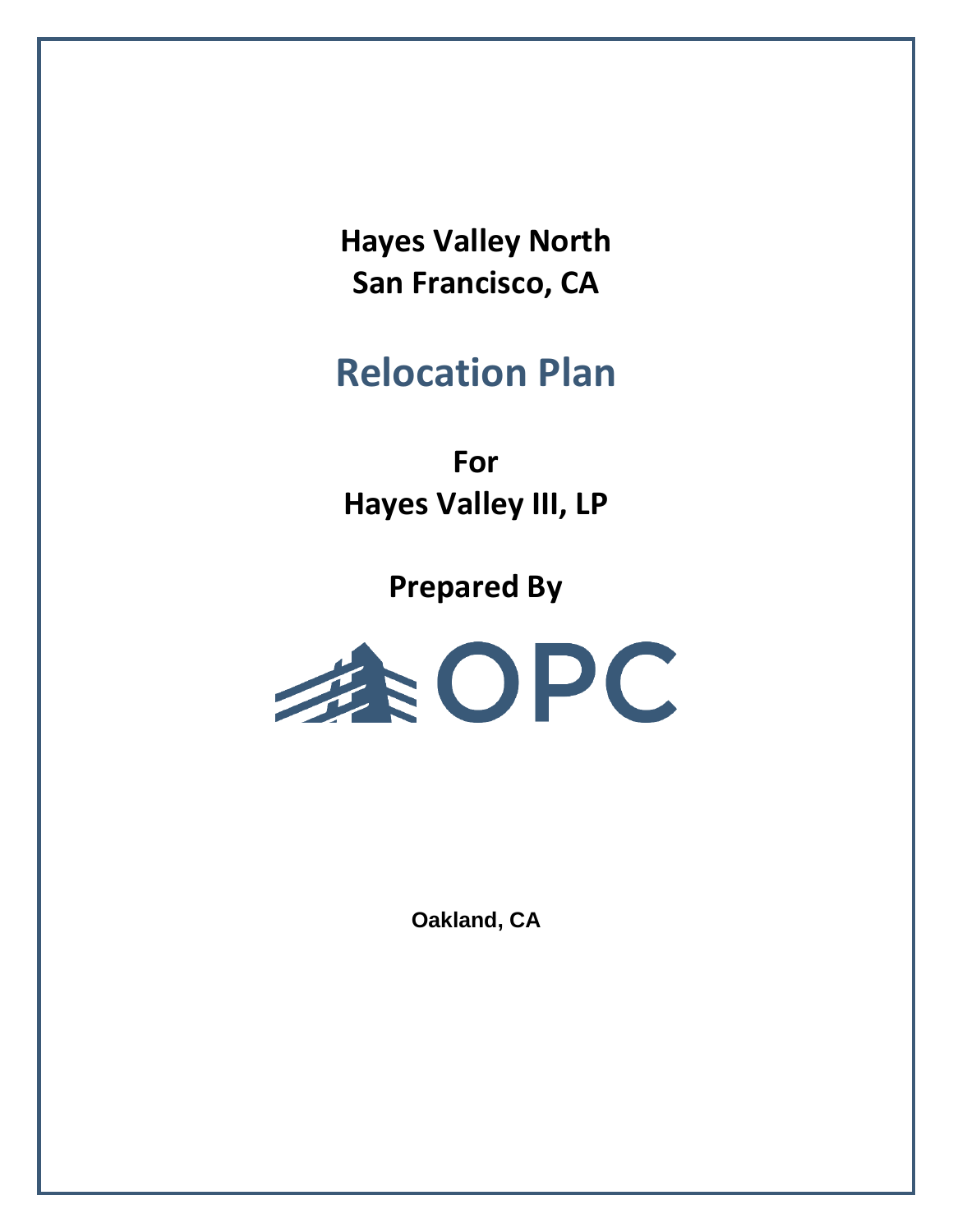|                                  | 10 |
|----------------------------------|----|
| A.                               |    |
| В.                               |    |
| C.                               |    |
| D.                               |    |
| Е.                               |    |
| F.                               |    |
| G.                               |    |
| Н.                               |    |
| L.                               |    |
| J.                               |    |
| K.                               |    |
| L.                               |    |
| М.                               |    |
| N.                               |    |
| $\mathbf{O}$ .<br>$\mathsf{P}$ . |    |
| $Q_{\cdot}$                      |    |
| R.                               |    |
| S.                               |    |
|                                  |    |

|--|

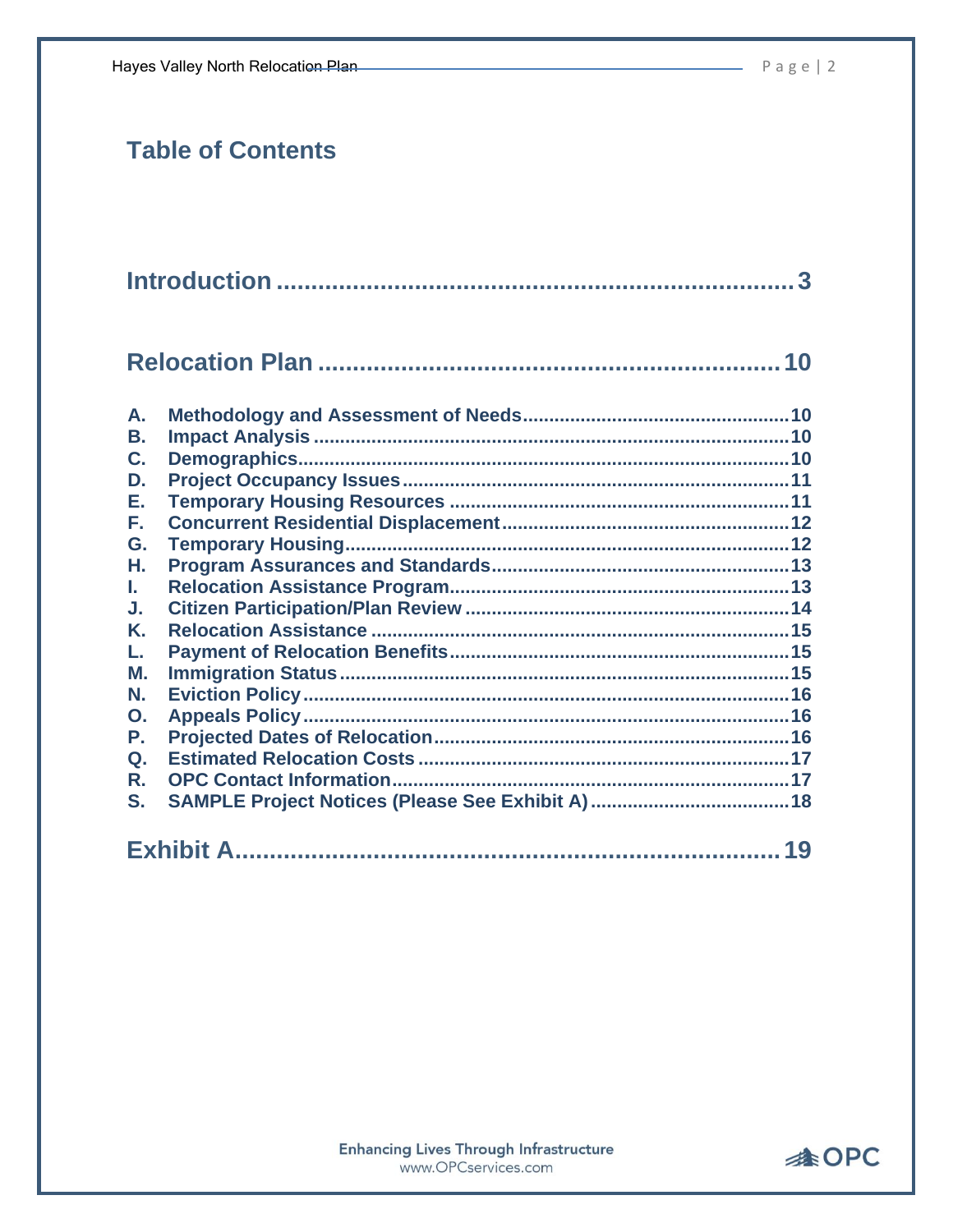# <span id="page-2-0"></span>**Introduction**

Hayes Valley III, LP, on behalf of McCormack Baron Salazar (MBS) and San Francisco Housing Development Corporation (SFHDC), is proposing the rehabilitation of the Hayes Valley North Public Housing Community, a public housing site in San Francisco, California (Property). The Property is owned by the San Francisco Housing Authority (SFHA) and professionally managed by The John Stewart Company. Over the past five years, SFHA has been converting its Low-Income Public Housing (LIPH) Portfolio to Project Based Rental Assistance (PBRA) through the Rental Assistance Demonstration (RAD) program administered by the US Department of Housing and Urban Development (HUD).

Beginning in 2013 a Re-Envisioning process was undertaken in partnership with SFHA, the Mayor's Office of Housing and Community Development (MOHCD), and the community at large to transform San Francisco's LIPH to a more viable model for providing a sustainable, permanent supply of affordable housing. It was determined that the RAD Program offered a viable model to achieve this goal. The conversion of SFHA's LIPH properties began in 2015 and is continuing with the rehabilitation of the Property.

The planned rehabilitation will require that all households vacate their units for a period of time to facilitate the safe and efficient completion of the necessary improvements inside and outside of the Property's dwelling units. This Relocation Plan (Plan) provides the necessary details of the required temporary relocation program based on the Property and rehabilitation details, project funding, and schedule to satisfy requirements for a relocation plan in accordance with the Uniform Relocation Act (URA), RAD guidelines, and the Citywide RAD Conversion program.

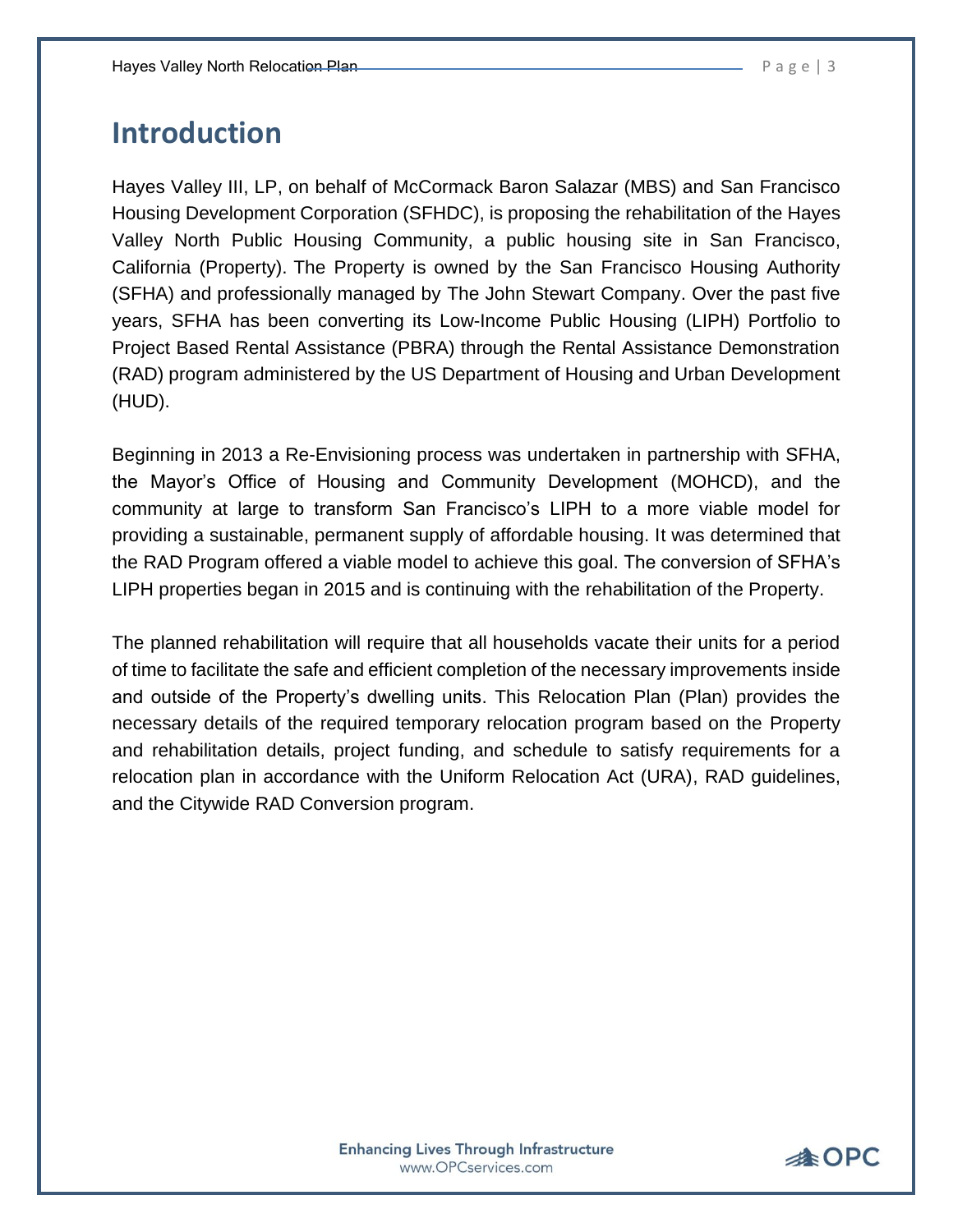#### **Property and Neighborhood Description**

The Property is located at 650 Linden St in San Francisco, CA 94102. Figure 1 below displays the location of the Property.

# **Figure 1: Location Map**



The Property is located in the Hayes Valley neighborhood near Lower Haight in a densely populated, primarily residential area consisting of multi-family apartment buildings and row houses. The residential development is mixed with other commercial uses, particularly restaurants, which are located primarily on Haight St. There are multiple parks in the vicinity of the Property including Koshland Community Park and Learning Garden, Duboce Park, Page and Laguna Mini Park, Page Street Community Garden, and Waller St. Public Park. The Property is served by San Francisco Municipal Transportation Agency (SFMTA) bus routes 6 and 7. The Property is located within 1 mile of the Civic Center light rail and Bay Area Rapid Transit (BART) stations, connecting the San Francisco Peninsula to other municipalities throughout the Bay Area.

Figure 2 contains photos of buildings at the Property.

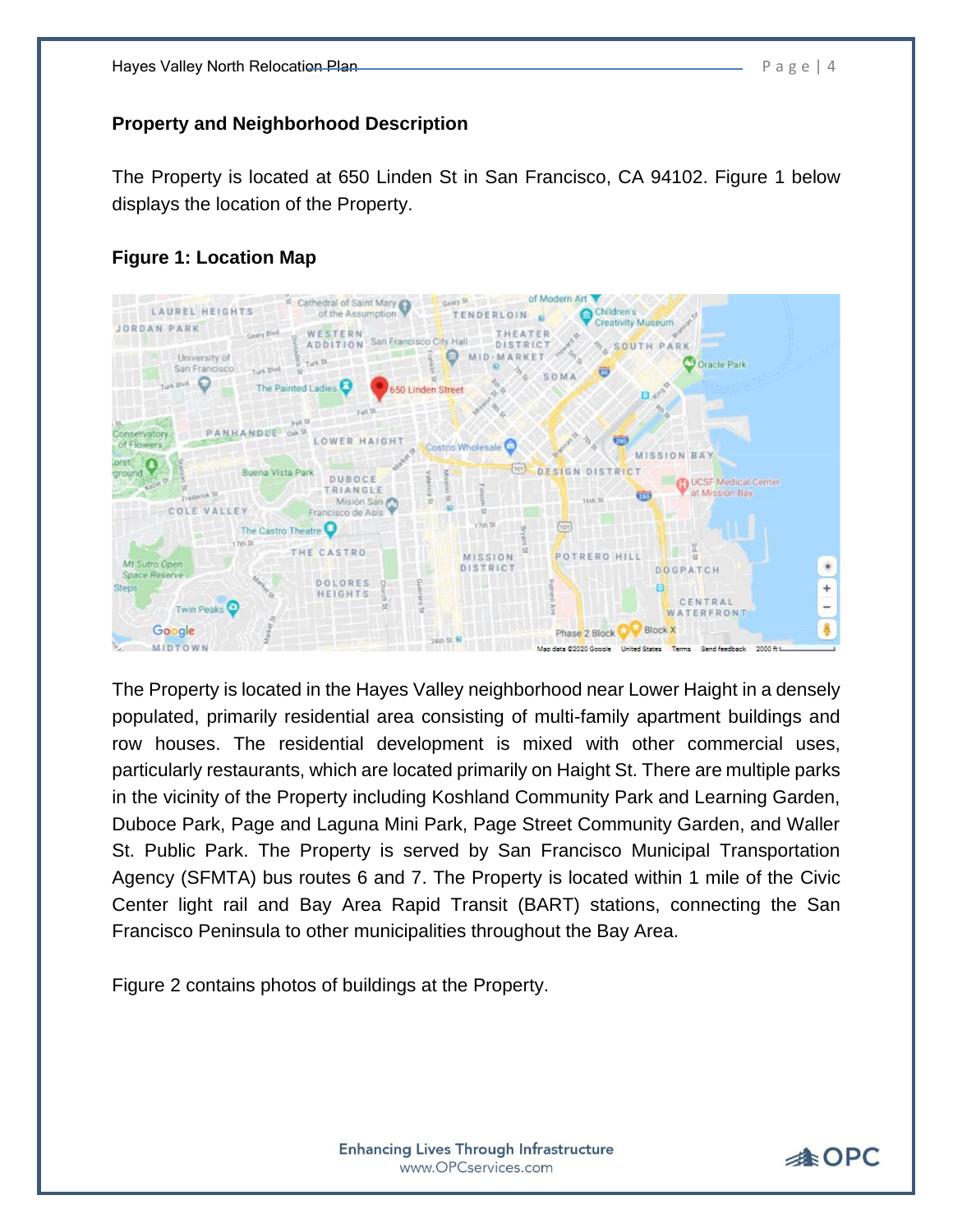



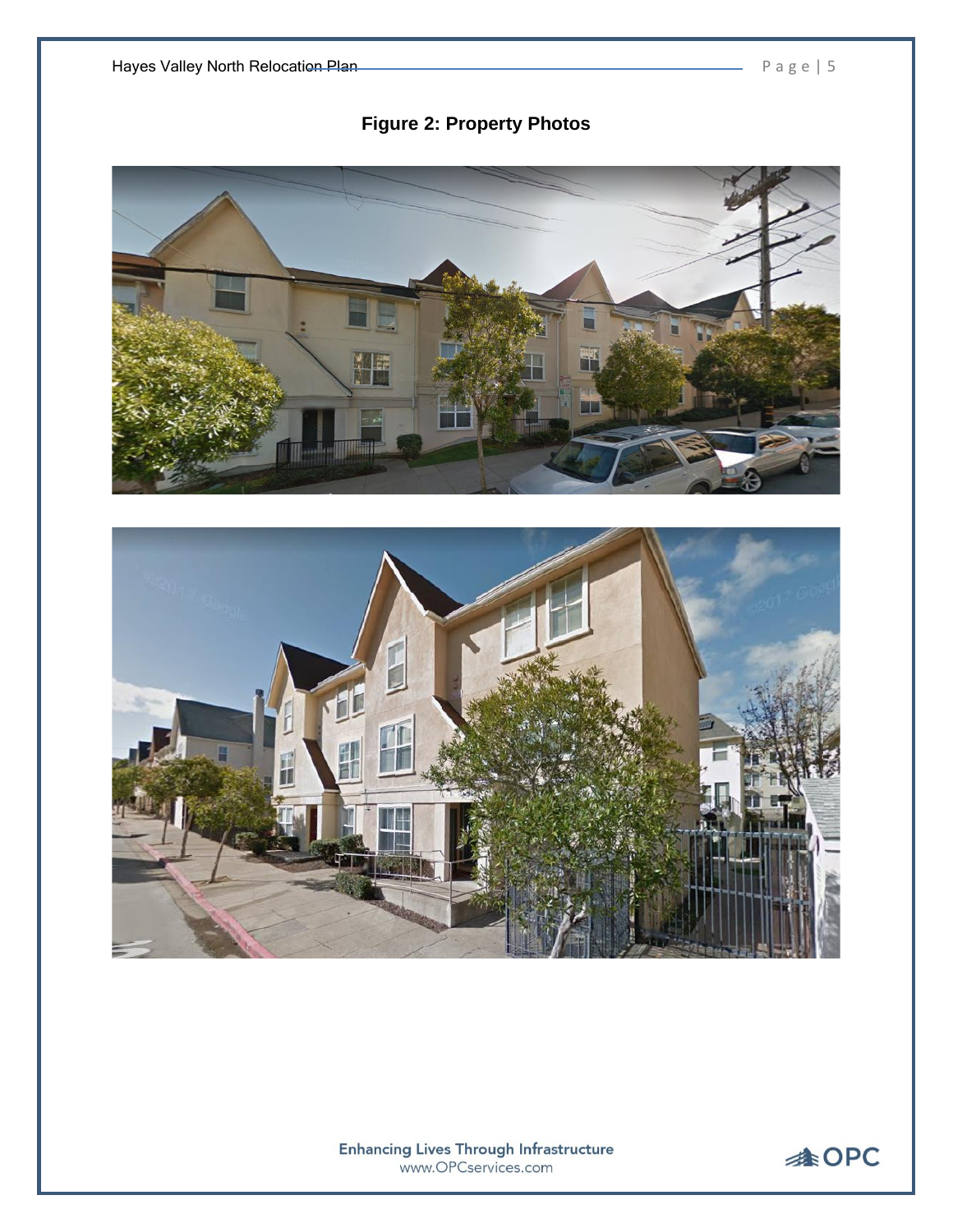The Hayes Valley Site consists of a total of 194 units and is divided up into two separate properties, Hayes Valley North, and Hayes Valley South. Table 1 below provides the current unit mix. The unit sizes range from two to four bedrooms, with two- and threebedroom units being the most common. Five units at Hayes Valley North are currently vacant. These units are expected to be used to accommodate on-site relocation. Where possible, vacant units at Hayes Valley South may also be utilized.

## **Table 1: Current Unit Mix**

| <b>Property</b>           | <b>Number of Units</b> |
|---------------------------|------------------------|
| <b>Hayes Valley North</b> | 84                     |
| <b>Hayes Valley South</b> | 110                    |

Both Hayes Valley North and Hayes Valley South use 401 Rose Street as the property management office and mailing address. This Plan concerns only the 84 units at Hayes Valley North. Figure 3 shows an aerial view of the Property and indicates which portion of the Site comprises Hayes Valley North and is the focus of this Plan.

# **Figure 3: Hayes Valley North Aerial View**



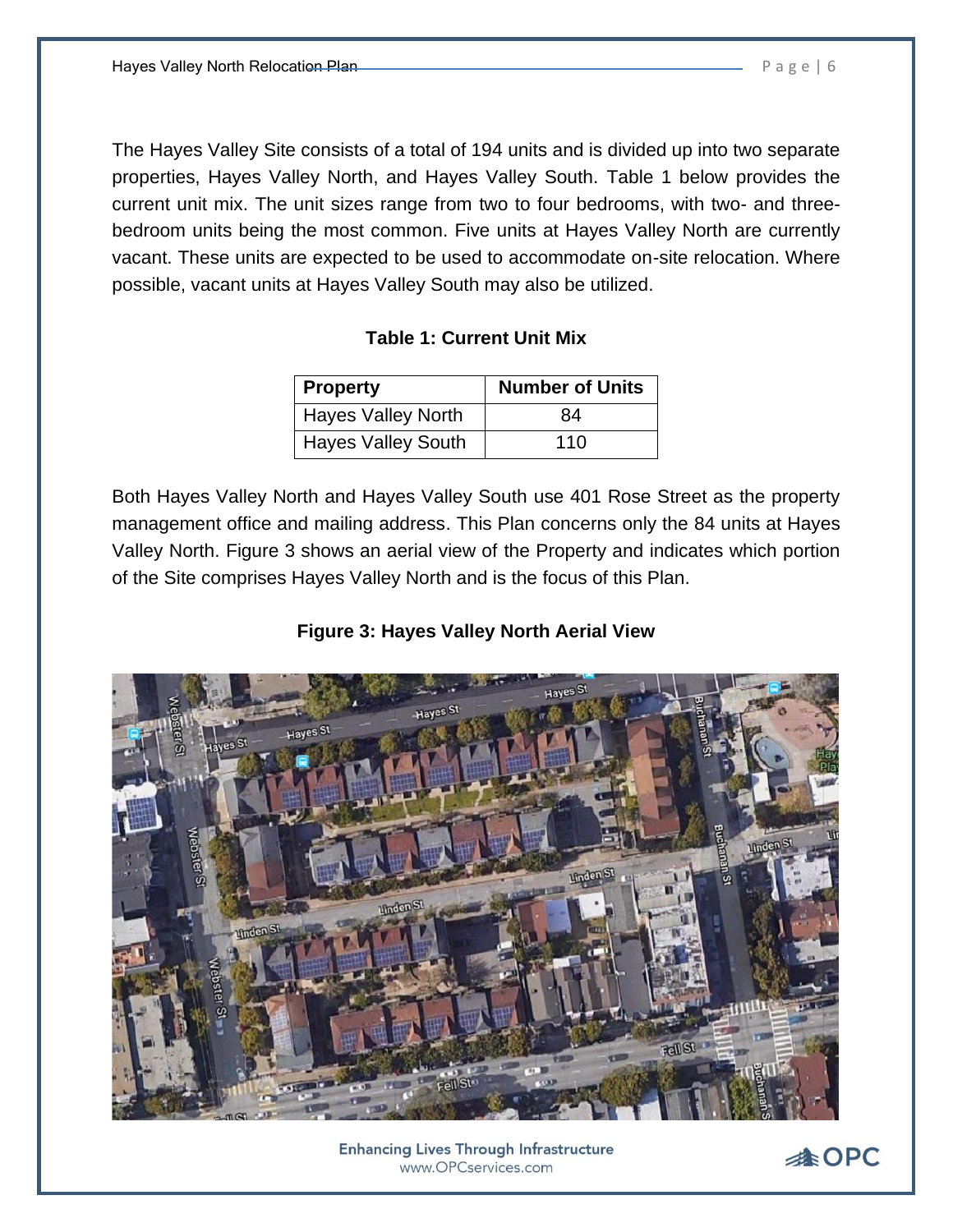# **Project Description**

It is expected that all 84 units will undergo a significant level of rehabilitation. The rehabilitation and temporary relocation of the residents are hereinafter referred to collectively as the Project.

The rehabilitation work will upgrade and modernize a vital asset in the City of San Francisco; mixed unit size affordable housing for families and seniors. The rehabilitation will target major building systems and interior upgrades which will include new kitchen and bath fixtures, flooring, window treatments, and interior and exterior paint. The rehabilitation of the Property will have some impact on the lives of the Hayes Valley North Households. Hayes Valley III, LP will hold units vacant as they become available near the start of relocation. It is expected that most households will be relocated off-site.

# **Project Phasing**

The Project is planned to be completed in 5 phases. It is expected that each phase will take approximately 3 to 4 months to complete. The rehab/relocation process is expected to commence in January 2021. Table 2 below provides a preliminary schedule. Note that this schedule is for estimating purposes only and may change as more information regarding phasing is available.

| <b>Phase</b> | Number of<br><b>Residential Units</b> | <b>Estimated start</b><br>date | <b>Estimated</b><br>completion date |
|--------------|---------------------------------------|--------------------------------|-------------------------------------|
|              | 20                                    | February 2021                  | May 2021                            |
| 2A           | 6                                     | March 2021                     | May 2021                            |
| 2B           | 6                                     | May 2021                       | <b>July 2021</b>                    |
| 3            | 20                                    | May 2021                       | October 2021                        |
| 4            | 16                                    | September 2021                 | December 2021                       |
| 5            | 16                                    | December 2021                  | April 2022                          |

# **Table 2: Current Preliminary Construction Schedule**

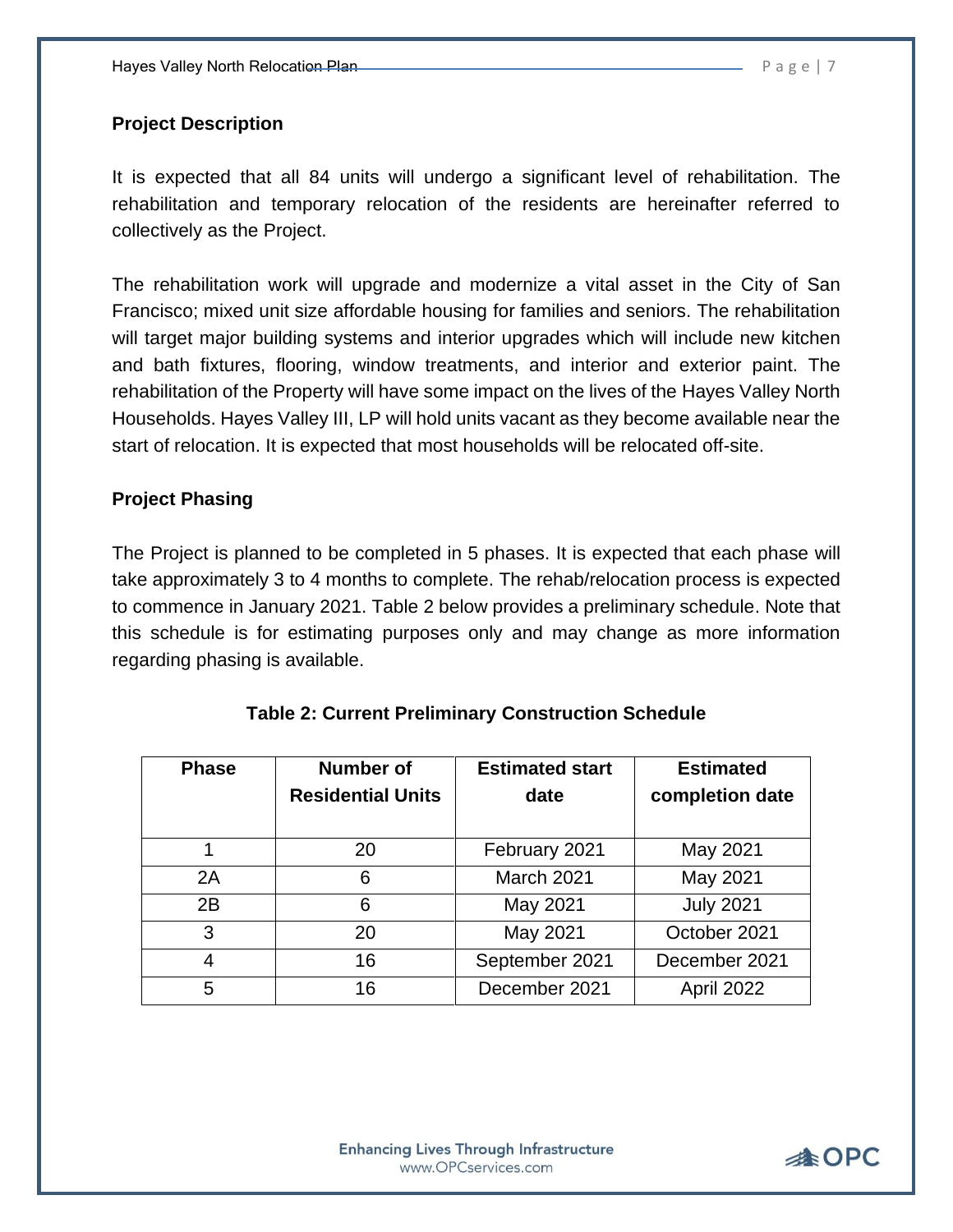# **Project Financing**

The primary source of funding will be a combination of Tax-Exempt Bonds from the California Debt Limit Allocation Committee (CDLAC) and federal four percent (4%) Low Income Housing Tax Credits (LIHTC) from the California Tax Credit Allocation Committee (CTCAC), private mortgage proceeds, and public loan funds. This property is being rehabilitated as part of the RAD program, and the owner will enter into a PBRA Housing Assistance Payment Contract (HAP Contract) with SFHA as part of the conversion. The HAP Contract will provide long-term rental assistance to the residing at the Property.

## **Applicable Relocation Requirements**

The conversion of the Property through the RAD program and entry into a HAP Contract amounts to federal participation in the Project. This participation triggers federal relocation requirements under the Uniform Relocation Act (URA). HUD Handbook 1378 is HUD's implementing guidelines for the URA. The Project is subject to RAD Relocation Guidelines. The RAD Relocation Guidelines involve a Right to Return requirement providing protections for residents beyond those in the URA.

LIHTC and Tax-Exempt Bonds alone do not trigger the URA or the State of California Relocation Assistance Guidelines (the Guidelines) and California Relocation Assistance Law (CRAL). Certain types of public loans, whether local, state or federal, may trigger the CRAL and the Guidelines, if these types of loans are used in the financing of the Project.

The City of San Francisco has a Right to Return to Revitalized Housing Ordinance applicable to persons in LIPH, which also applies to this Project. This ordinance requires that all tenants in "good standing" have the right to return following the revitalization of the Property. RAD Program rules prohibit any involuntary permanent relocation of residents as a result of conversion.

## **Overview of Relocation Requirements**

The URA does not require a written relocation plan. However, a relocation plan is a requirement of CDLAC and CTCAC for occupied rehab projects such as this. CTCAC also requires the Plan provide a plan for the permanent relocation of households that may be economically displaced. No economic displacement will occur from the Project as the

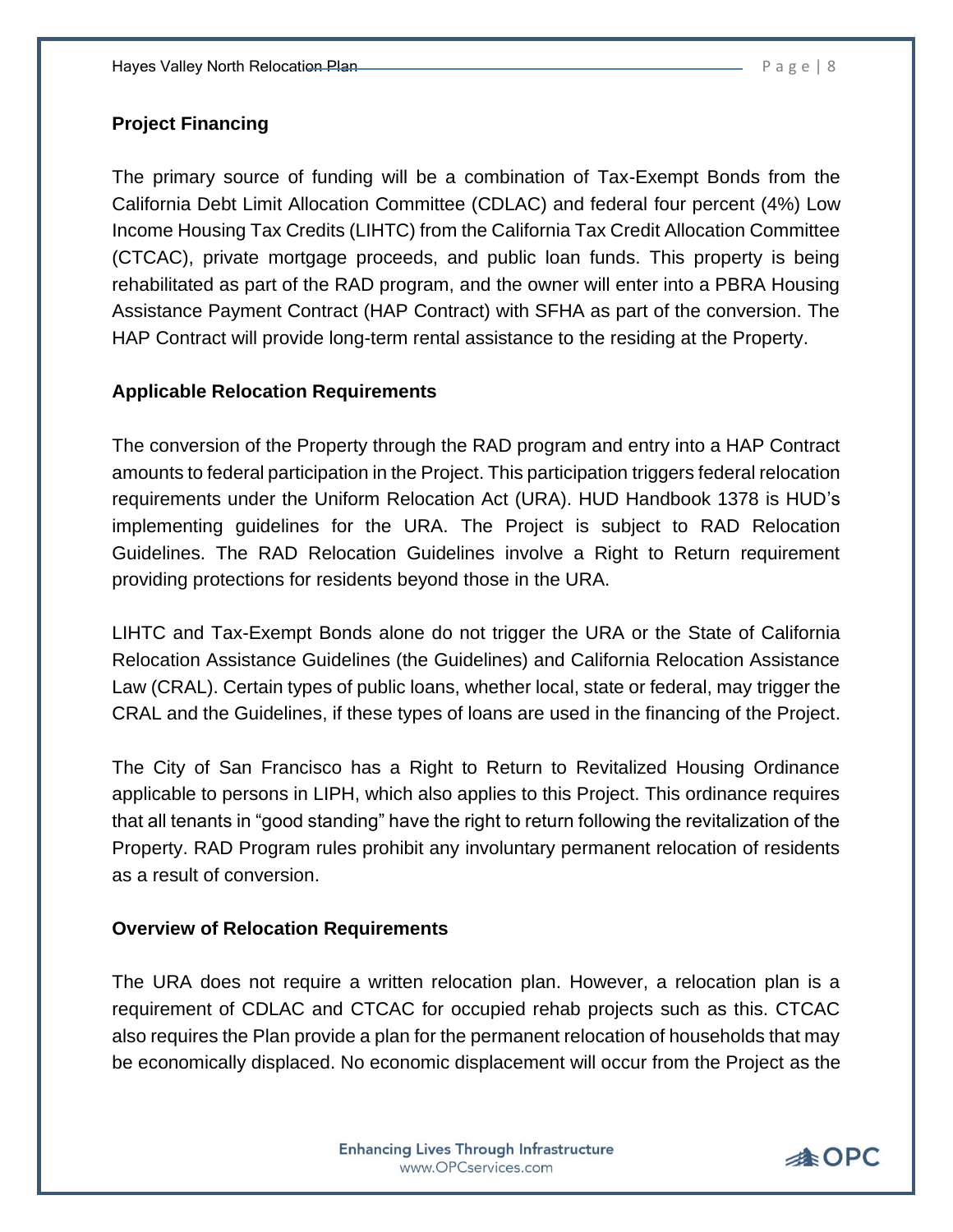RAD requirements further protect the households from facing rent increases that could otherwise trigger an economic displacement.

A relocation plan is not required under CRAL or the Guidelines for temporary relocations, however, it is local practice by SFHA and MOHCD to prepare relocation plans for projects such as this and to require a 30-day review and comment period for the residents impacted by the project as well as other interested parties. This Plan is expected to be sent to the SFHA Board of Commissioners (Board) for approval.

Hayes Valley III, LP has retained OPC, LLC (OPC), a professional services and consulting firm specializing in preparing relocation plans, providing relocation assistance consulting, and implementation such services. OPC prepared this Plan for Hayes Valley III, LP to satisfy the application requirements and provide them and their Project team with a roadmap for temporary tenant relocations.

Future requirements under the URA and RAD include providing all residents with a General Information Notice and Notice of Non-displacement, personally interviewing the residents to ascertain any special needs to be considered and explain their rights to temporary relocation assistance and services to be provided, and a minimum of a 30-day Notice to Vacate. Additional requirements consistent with previously completed RAD conversions will also be incorporated into the program.

This Plan includes the policies, procedures and limitations of the moving assistance program, description of the persons impacted by the Project and the estimated move program implementation cost. This Plan satisfies the planning requirements under the URA, RAD, CRAL the Guidelines, and local practices of SFHA and MOHCD.

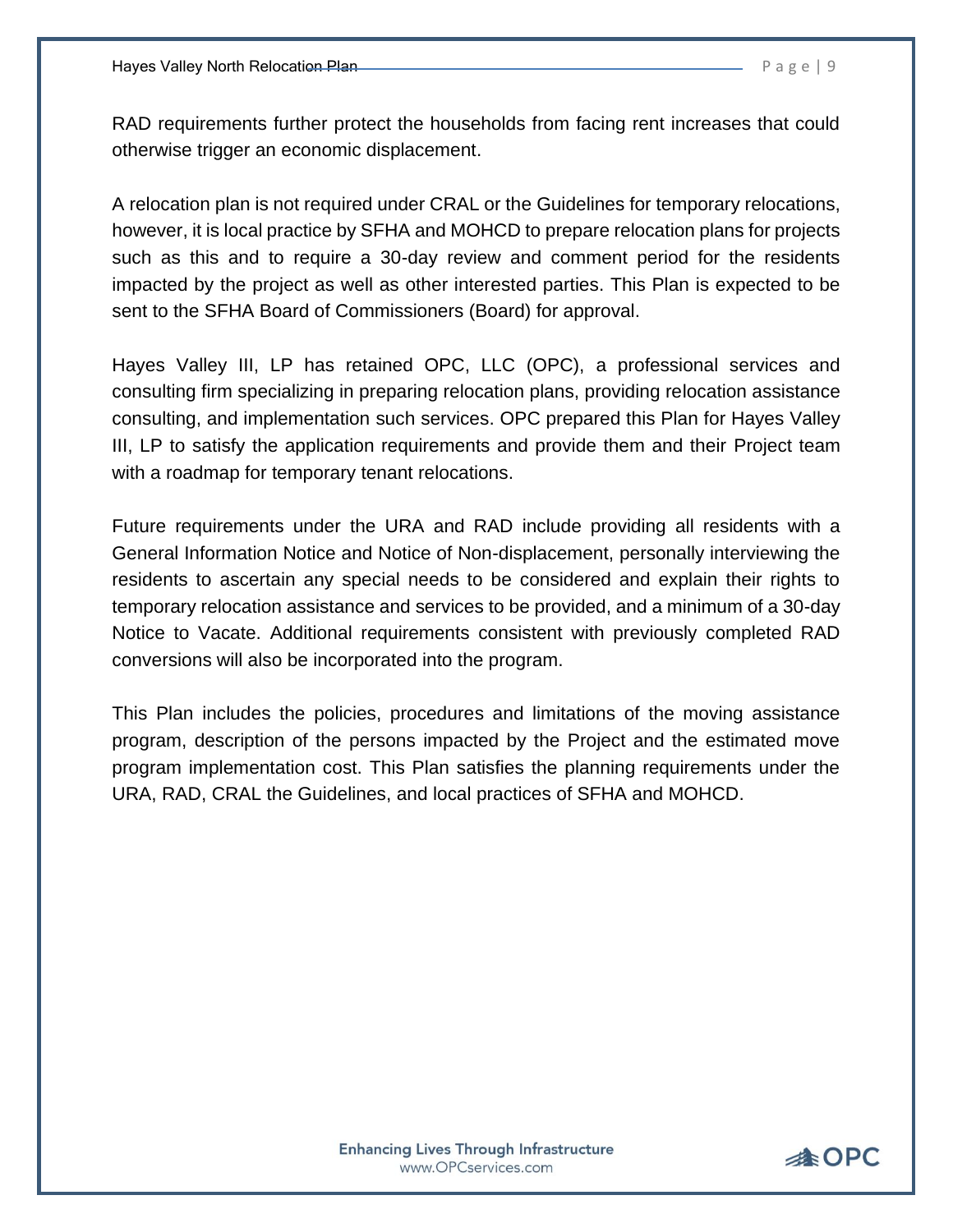# <span id="page-9-0"></span>**Relocation Plan**

#### <span id="page-9-1"></span>**A. METHODOLOGY AND ASSESSMENT OF NEEDS**

A community meeting for this Property was held in August of 2019. Initial personal interviews began to be conducted with households in the weeks following the meeting to ascertain information regarding the households. This information collected pertained to disabilities, language requirements, other special needs of the household, or any additional information needed to finalize temporary housing and moving assistance requirements. Follow-up interviews will be conducted where necessary to determine any final needs prior to the start of each phase of unit rehab.

#### <span id="page-9-2"></span>**B. IMPACT ANALYSIS**

There is a total of 84 units to be rehabilitated by the Project, 79 of which are occupied. The Project is expected to disrupt a household's daily life for approximately 12 weeks. Hayes Valley III, LP will hold units vacant where possible shortly before relocations begin. It is expected that all households will be relocated off-site, but if possible, households may be directly transferred to a completed unit.

#### <span id="page-9-3"></span>**C. DEMOGRAPHICS**

There are an estimated 191 residents in 79 households to be relocated. During the interview process, 31 of the households identified having one or more members with a disability, making up approximately 36% of the households at the property. The interview process identified persons with mobility challenges, respiratory issues, hearing loss, mental health concerns, and other physical special needs.

Special needs will be a central and important consideration in the execution of the temporary relocation program. Needs related to medical and/or social services, transportation, education, and other considerations will be accounted for in the relocation program.

Specific demographic information for the Property is not known at this time. However, based on demographics at a similarly sited property owned by SFHA and managed by MBS, the population of the Property is assumed to be approximately 30% Black, 25% White, 15% Asian, 5% Pacific Islander, and 20% of more than one race or some other race. Language needs will be identified through the relocation process; based on the

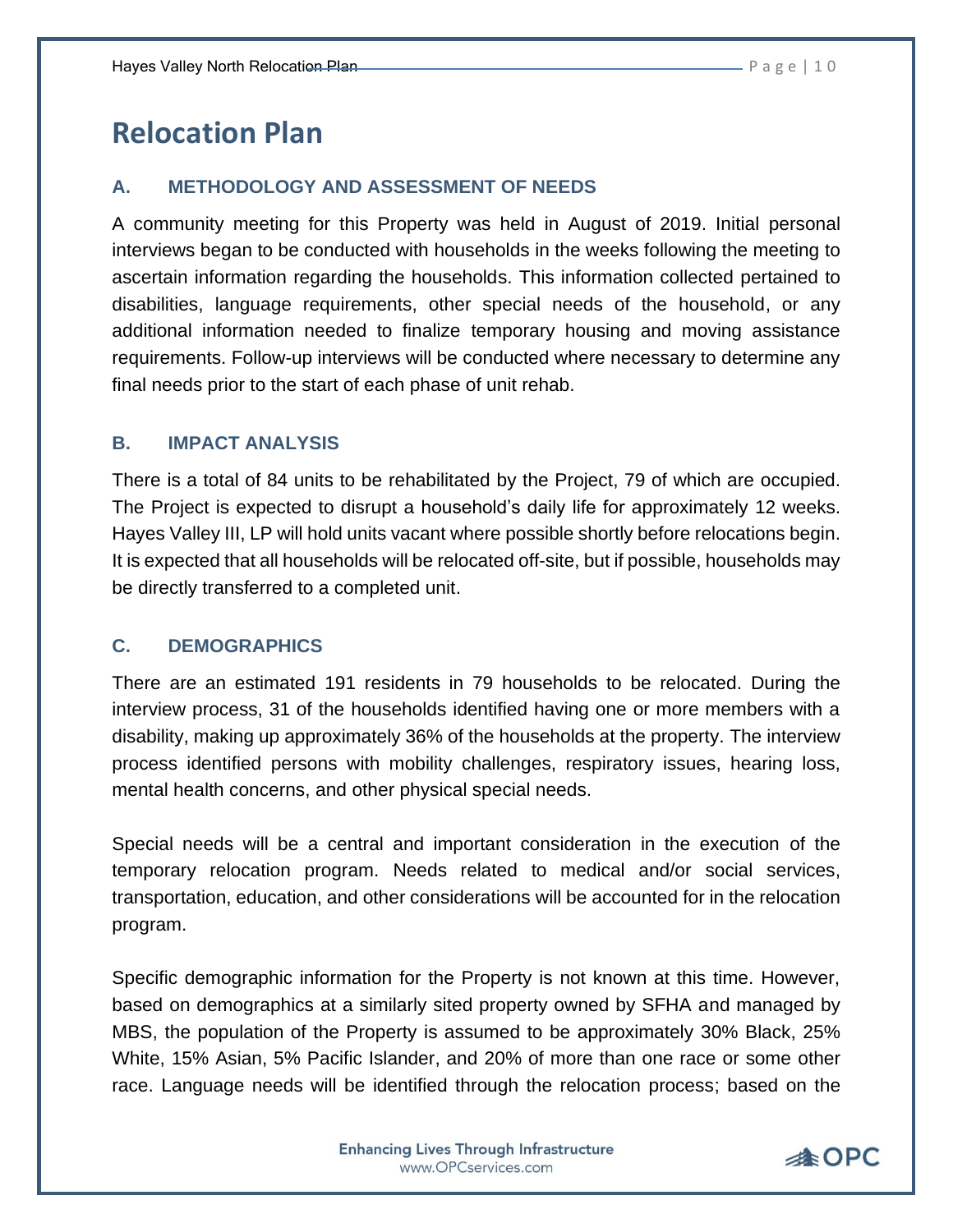completed interviews, there is an identified need to communicate with residents in Spanish and Russian in addition to English.

# <span id="page-10-0"></span>**D. PROJECT OCCUPANCY ISSUES**

For the purposes of determining whether any over-housed or overcrowding conditions exist, a suggested occupancy standard of two persons per sleeping room plus one person in a room used for other purposes (e.g., living room) will be utilized. Any over-housing or overcrowding issues will be assessed and addressed during the rehab process to ensure that households are residing in decent, safe and sanitary living conditions that meet their needs while appropriately utilizing the housing resources the property provides. There are no known overcrowding issues at this time, however, the interview process may identify some issues to be addressed by the Project.

# <span id="page-10-1"></span>**E. TEMPORARY HOUSING RESOURCES**

It is anticipated that all households will temporarily be relocated off-site. The Project expects to need an average of 17 housing units per phase. Information gathered through the interview process will help to identify residents that will need special assistance. All reasonable and necessary accommodations will be made for those residents requiring additional support. For example, a resident may request that grab bars be installed for them in the shower or bathroom if they have such a need.

OPC has conducted a preliminary search for off-site temporary housing. Approximately 520 units are currently available at Fillmore Center and Park Merced in San Francisco ranging in size from studios to 3 bedrooms. The rent ranges from \$1,693 to over \$5,000 per month. Locations outside of San Francisco have not been considered at this time. The project expects to need an average of 17 housing units per phase and the unit search shows there should be enough housing available. Through OPC, Hayes Valley III, LP would plan to negotiate a master lease for as many units at a single property as possible, however, it possible that multiple off-site housing sites may be used for the duration of the Project. This portion of the Plan will be updated as more Project details and needs are identified in the project development process.

OPC and MBS plan to utilize housing units at Park Merced and/or Fillmore Center for the off-site housing units. Park Merced is located at 3711 19<sup>th</sup> Ave. San Francisco, CA 94132, and the rents are \$2,867 for a one-bedroom, \$4,039 for a two-bedroom, \$4,863 for a three-bedroom, and \$5,896 for a super three-bedroom. Fillmore Center is located at 1475

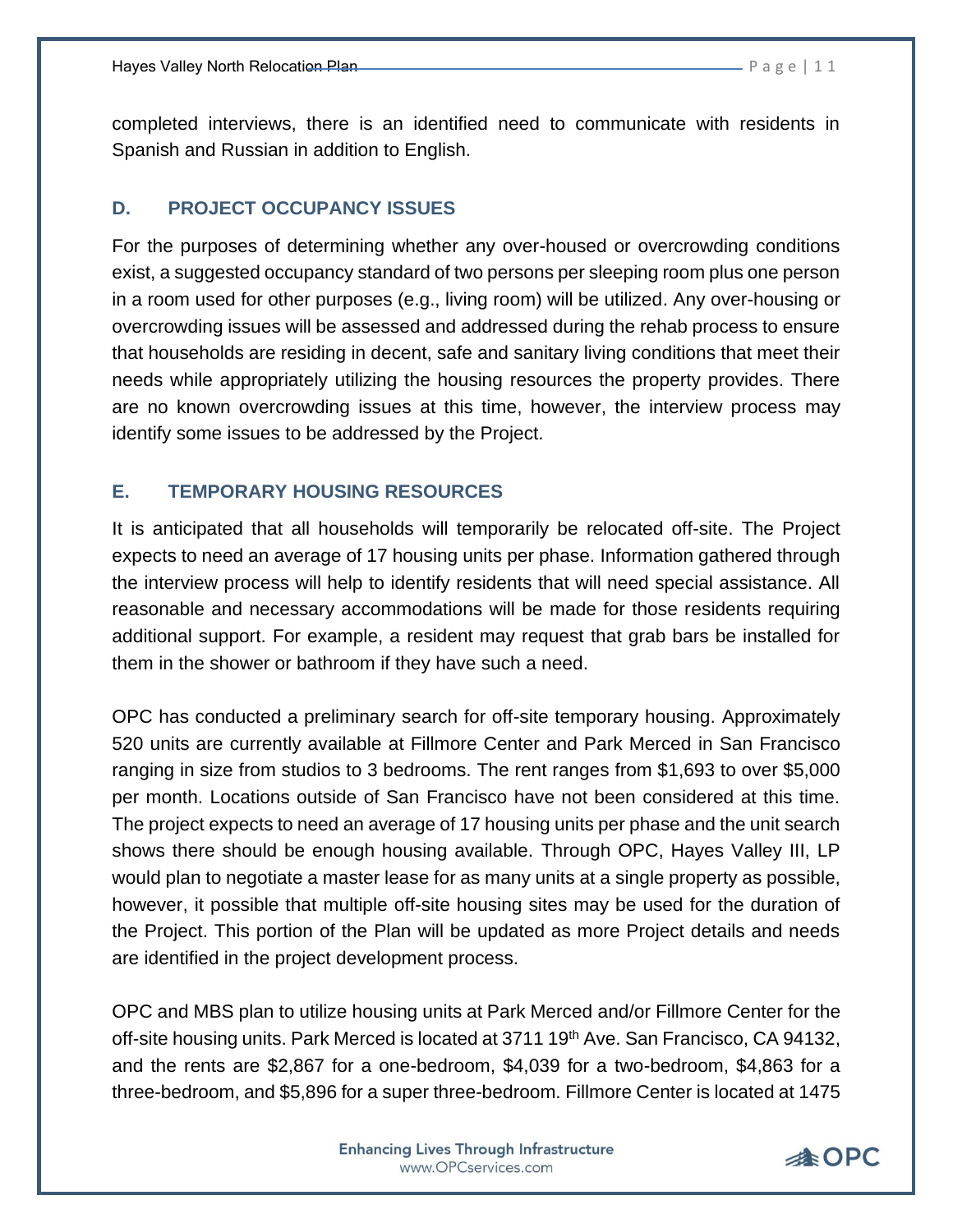Fillmore St., San Francisco, CA 94115, and the rents are \$1,693-\$3,192 for a studio, \$2,175-\$2,878 for a one-bedroom, \$2,675-\$4,186 for a two-bedroom, and \$4,317-\$4,672 for a three-bedroom. The Park Merced rents were used as the basis for the cost estimate for this Project. Households relocated offsite will have monthly parking charges of \$150 covered by MBS or receive transportation vouchers worth \$100 per month and will receive a laundry stipend of \$75 per month.

#### <span id="page-11-0"></span>**F. CONCURRENT RESIDENTIAL DISPLACEMENT**

MBS has two other Projects that anticipate utilizing off-site housing. One of these projects is Hayes Valley South, which is expected to last from approximately July 2020 to November 2021 and relocate 27 to 28 units per phase. The other project is expected to last from February 2020 to May 2021 and relocate 30 to 47 units per phase. OPC will continue to search for off-site housing options to provide the most possible options for offsite housing. All Projects are offering Friends and Family incentives to households that are interested, and a monthly stipend will be provided based on the number of household occupants. The Friends and Family incentive is described in Section G of this Plan. Hayes Valley III, LP will hold units vacant where possible to minimize the impact from other projects.

#### <span id="page-11-1"></span>**G. TEMPORARY HOUSING**

Any required on of off-site temporary housing will be inspected to ensure that is decent, safe and sanitary (DS&S) prior to each resident taking occupancy. Any leases off-site will be between Hayes Valley III, LP and the temporary housing operator and the cost will be paid by Hayes Valley III, LP. Any resident temporarily housed will enter into a use agreement for their temporary housing with Hayes Valley III, LP. They will be required to sign an acknowledgment that they must comply with all temporary housing property "house rules." They will be held liable for damages to their temporary housing unit.

Households may choose to reside with friends or family for the period of their temporary relocation. It is estimated that approximately 25% of households may elect this option. Households choosing to do so will be eligible to receive a payment as provided below in Table 3.

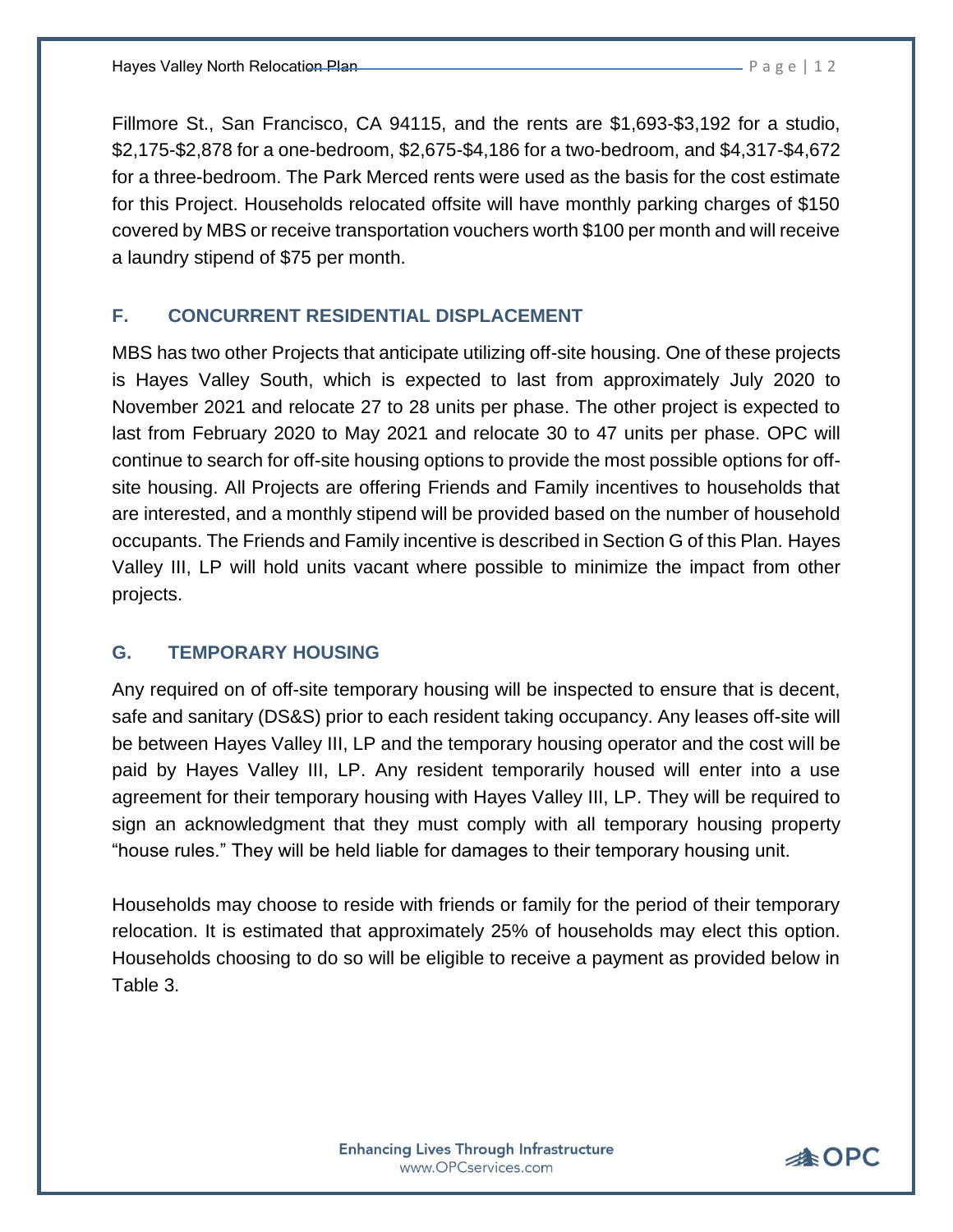| Members in | Assistance            |
|------------|-----------------------|
| Household  | <b>Payment Amount</b> |
|            | \$1,100               |
| 2          | \$1,400               |
| 3          | \$1,800               |
| 4          | \$2,300               |
|            | \$2,700               |

# **Table 3: Friends and Family Relocation Assistance Payment Schedule**

# <span id="page-12-0"></span>**H. PROGRAM ASSURANCES AND STANDARDS**

Adequate funds will be made available to assist the households during the Project. Any assistance provided will not result in different, or separate treatment of households based on race, nationality, color, religion, national origin, sex, marital status, familial status, disability or any other basis protected by the federal Fair Housing Amendments Act, the Americans with Disabilities Act, Title VI of the Civil Rights Act of 1964, Title VIII of the Civil Rights Act of 1968, and the Unruh Act, as well as any otherwise arbitrary or unlawful discrimination.

# <span id="page-12-1"></span>**I. RELOCATION ASSISTANCE PROGRAM**

OPC will be available to assist all households with questions about the temporary assistance program. Specific OPC staff contact information will be provided to the residents in each written notification they receive.

Close personal contact will be maintained with each household. Specific activities will include:

- 1. Access to an OPC agent to discuss relocation related matters throughout the Project.
- 2. Personal interviews to ascertain needs.
- 3. Distribution of informational notices explaining the dates and times of disruption for in-place rehab work.
- 4. Notification 48-hours in advance of any necessary access for unit assessments by vendors including movers and pest control contractors.
- 5. A minimum 30-day Notice to Vacate will be provided to each household.
- 6. A 7-day notice to Vacate.

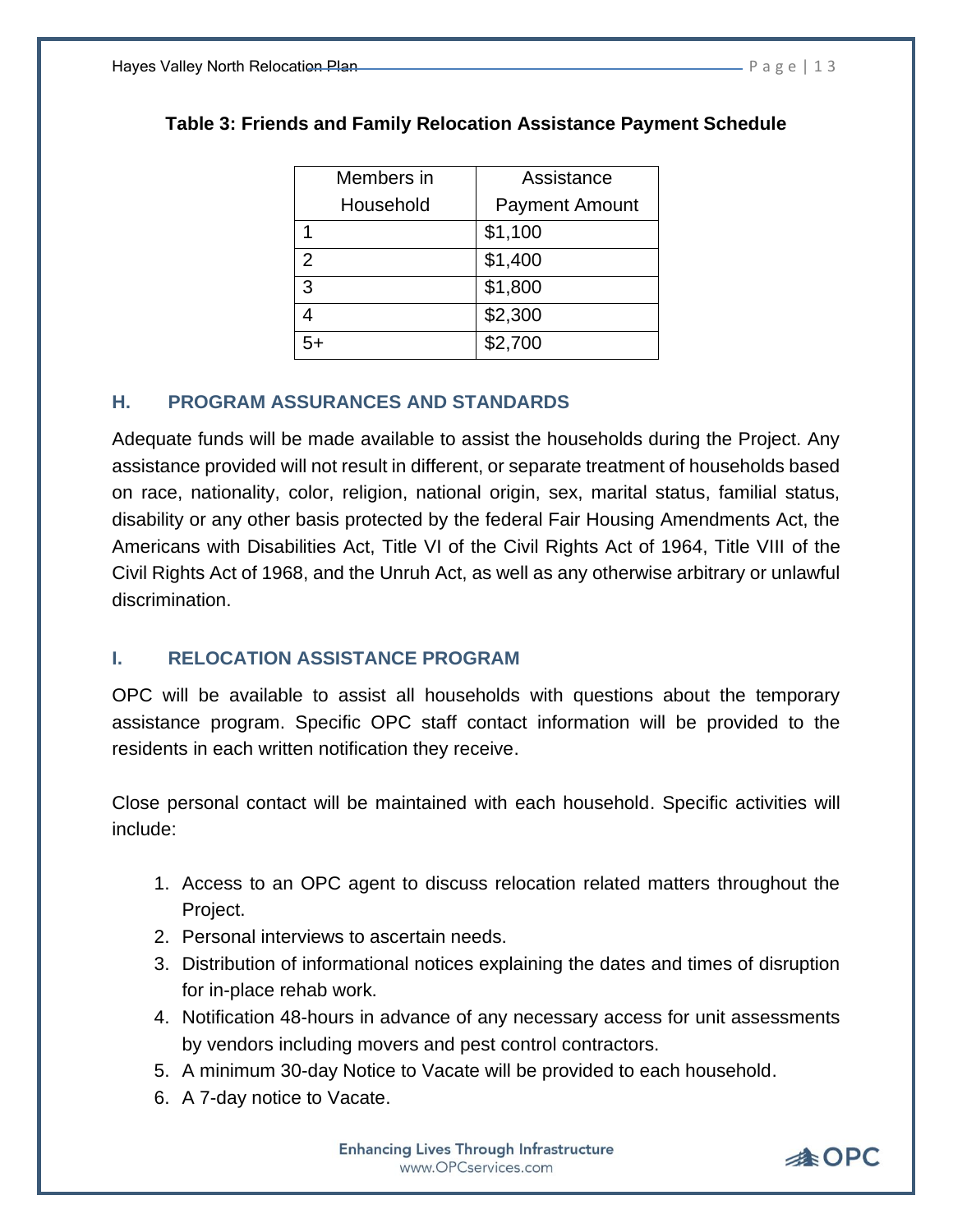- 7. Personal presentation and explanation of a Memorandum of Understanding (MOU) which the tenant must sign.
- 8. A notice of return ideally 7-days in advance of a new unit being ready that meets the needs of the household.
- 9. Provision of moving assistance with no reasonable and related out of pocket cost to the tenant or need to coordinate such activities. It is planned that all households will be assisted with all packing and moving services by a professional moving company contracted by Hayes Valley III, LP.
- 10.Provision of temporary housing with no reasonable and related out of pocket cost to the tenant or need to coordinate such activities. Temporary housing may be on or off-site. Households may not return the same unit at the Property.
- 11.A personal inspection and relocation readiness meeting with the relocation team at least two-weeks prior to the households scheduled relocation.
- 12.Assistance to declutter the dwelling unit and off-haul unwanted items.
- 13.If required, assistance with completion and filing of relocation claims.
- 14. If necessary, assistance preparing appeals forms.
- 15.Other reasonable services that may be required to ensure the households are taken care of and the relocation program operates as smoothly as possible.

#### <span id="page-13-0"></span>**J. CITIZEN PARTICIPATION/PLAN REVIEW**

Although not required under the URA, RAD, CRAL, or Guidelines this plan will be made available for a period of 30-days to all households, known interested parties, and other identified stakeholders. All interested parties will receive written notification of the Plan's availability for review and comments, location where the Plan can be located, and directions on how and where to submit written comments to OPC.

Upon completion of the 30-day review and comment period, OPC will incorporate all written comments into the Plan. Should substantive comments be received, the Plan may be revised to address those comments. Once the final Plan is ready, it will be heard before the Board for approval and adoption.

The Plan will be periodically reviewed and updated as needed to capture updates to the Project plan including the schedule, any potential policy clarifications, and other pertinent information that do not substantively change the Plan adopted by the Board. Substantive changes may require a new 30-day comment period and re-adoption by the Board.

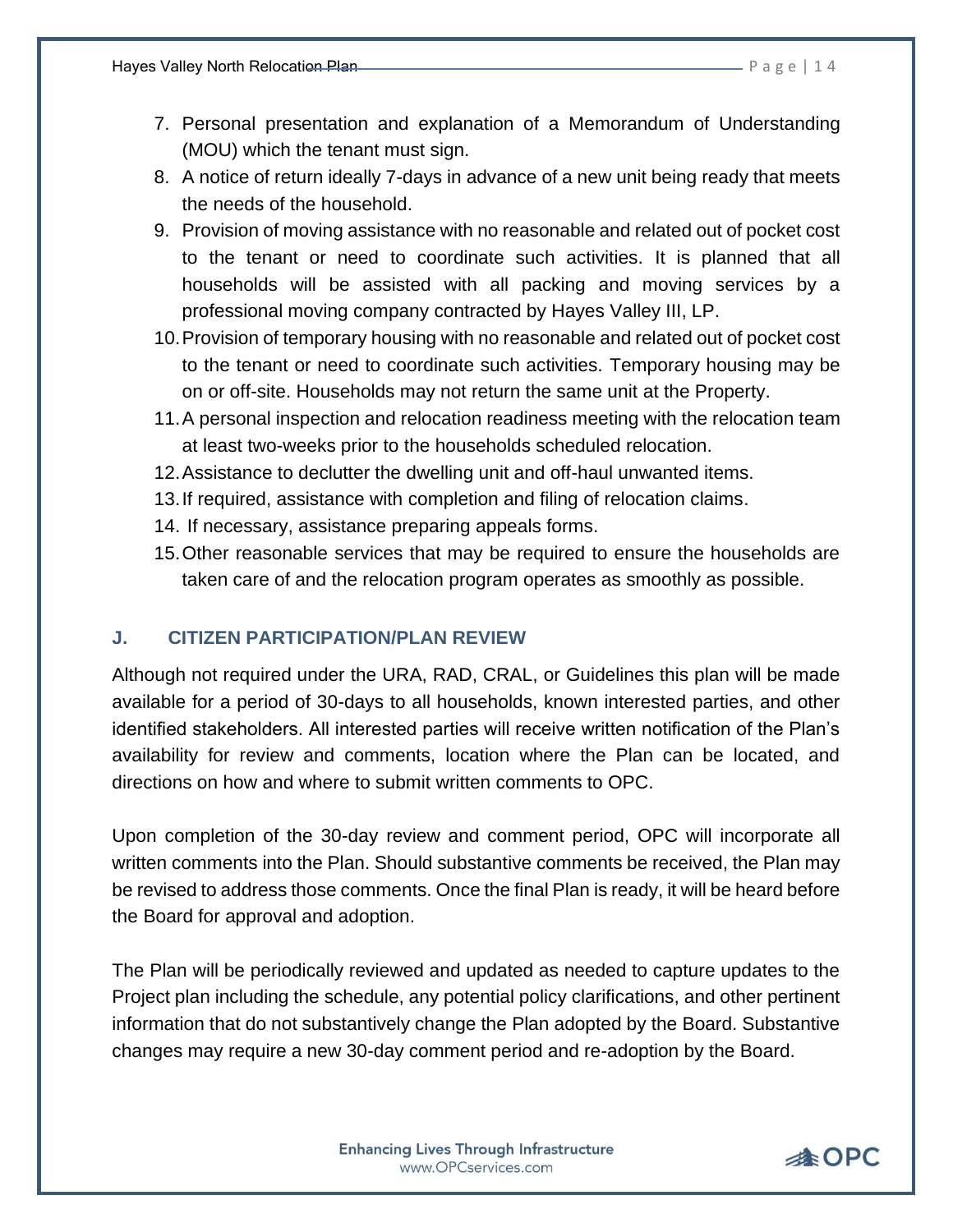# <span id="page-14-0"></span>**K. RELOCATION ASSISTANCE**

Any household required to move to temporary housing will have the cost of that housing paid for by Hayes Valley III, LP. The residents' out of pocket housing cost will be limited to their current rent plus utilities at their permanent unit. Hayes Valley III, LP will provide the household with the services of a professional moving company to eliminate the household's need to coordinate their own move and for out of pocket moving expenses.

Should additional, reasonable and pre-approved out of pocket costs be incurred, Hayes Valley III, LP will compensate for those costs based on actual receipts. OPC will facilitate the resident in filling out the claim and submitting for reimbursement. However; we do not anticipate any out of pocket cost to occur.

No voluntary or involuntary permanent relocations are expected. No households are expected to be displaced economically or displaced due to non-qualifying events such as being out of income compliance following the conversion. RAD guarantees all residents a right to return to the Property regardless of their income qualifications, though residents who are out of income compliance may opt not to return to the Property.

Construction hours will be from 8am to 5pm. The site manager can be made available for urgent after-hours requests as needed.

# <span id="page-14-1"></span>**L. PAYMENT OF RELOCATION BENEFITS**

Should there be relocation benefit payments payable directly to the resident they will be made expeditiously. Claims and supporting documentation for relocation benefits for tenants must be filed with Hayes Valley III, LP no later than three months after the date the household returns to a permanent unit. Hayes Valley III, LP will assist households with relocation expenses by preparing a relocation claim and making payment directly to the household or its designated payee.

# <span id="page-14-2"></span>**M. IMMIGRATION STATUS**

Federally funded relocation projects require that all persons self-certify their lawfully present status in the United States in order to receive relocation assistance under the URA. Persons not lawfully present cannot receive relocation assistance paid by a federal source. All eligible households shall receive relocation assistance. In cases where a household includes persons not lawfully present in the United States, such household shall receive relocation assistance from a non-federal source of funding.

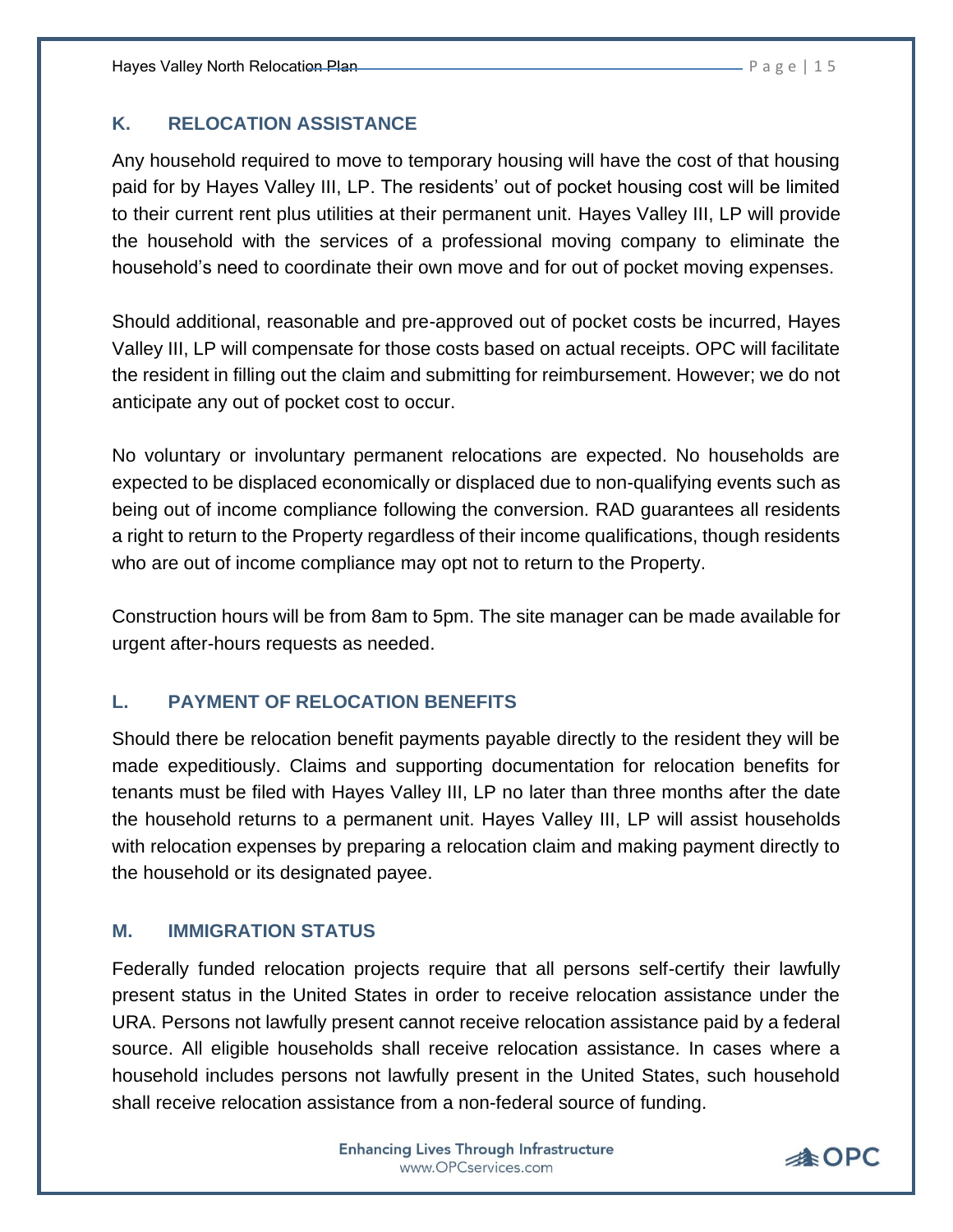# <span id="page-15-0"></span>**N. EVICTION POLICY**

It is understood that evictions are permissible only as a last resort and that relocation records must be documented to reflect the specific circumstances surrounding any eviction. Eviction will only take place in cases of nonpayment of rent, a serious violation of the rental agreement, a dangerous or illegal act in the unit or if the household refuses all reasonable offers to move.

# <span id="page-15-1"></span>**O. APPEALS POLICY**

Households will have the right to ask for a review when there is a complaint regarding any of their rights to relocation and relocation assistance, such as a determination as to eligibility, the amount of payment, or the failure to provide a comparable replacement housing referral. The appellant does not have to exhaust administrative remedies first; the appeal/grievance can either go directly to the city, directly to HCD or directly to the Court. Any person and/or organization directly affected by the relocation plan may petition the Department of Housing and Community Development (HCD), located at 2020 West El Camino Ave., Sacramento, CA 95833.

## <span id="page-15-2"></span>**P. PROJECTED DATES OF RELOCATION**

The Project is expected to commence in December 2020 and take 15 months to complete. Any notices will be provided in advance of each move. OPC's currently proposed relocation schedule is as follows:

- Prepare Relocation Plan: October 2018
- Update Relocation Plan: February 2020
- Serve General Information Notice/Notice of Non-displacement: August 2019
- Conduct Resident Interviews and MOUs: August 2019-January 2020
- 30 Day Review and Comment Period: March 2020-April 2020
- Revise Relocation Plan Per Comment Period: April 2020
- Board Approval of Relocation Plan: September 2020
- Negotiate and Secure Moving Services: October 2020-November 2020
- Negotiate and Secure Off-site Housing: October 2020-November 2020
- Serve 30-day Notices to Vacate: December 2020
- Serve 7-day Notices to Vacate: January 2021
- Temporary Relocations: February 2021-April 2022

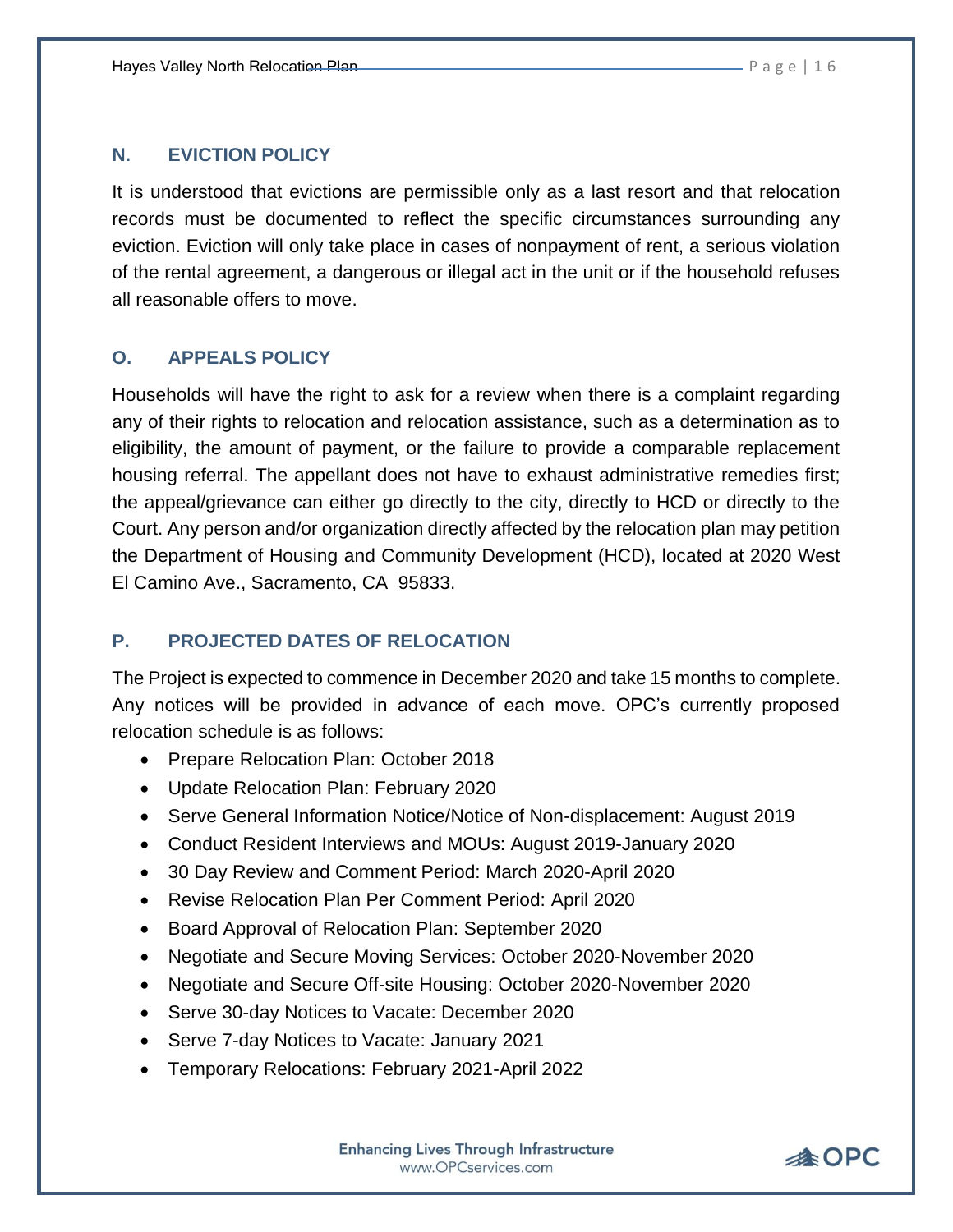# <span id="page-16-0"></span>**Q. ESTIMATED RELOCATION COSTS**

The estimated cost of the relocation, including moving cost, cleaners, and off-site temporary housing, is \$2.7 million. This includes a 30% contingency due to not having formal contracts that will formalize the cost, potential project delays, and other unforeseen risks.

# <span id="page-16-1"></span>**R. OPC CONTACT INFORMATION**

This project will be carried out by the staff of OPC's Oakland office. Business hours are from 8am-5pm, Monday-Friday. We are closed on weekends and holidays.

> 7901 Oakport St., Suite 4800 Oakland, CA, 94621 Maggie Harry, Project Manager [MHarry@opcservices.com,](mailto:MHarry@opcservices.com)

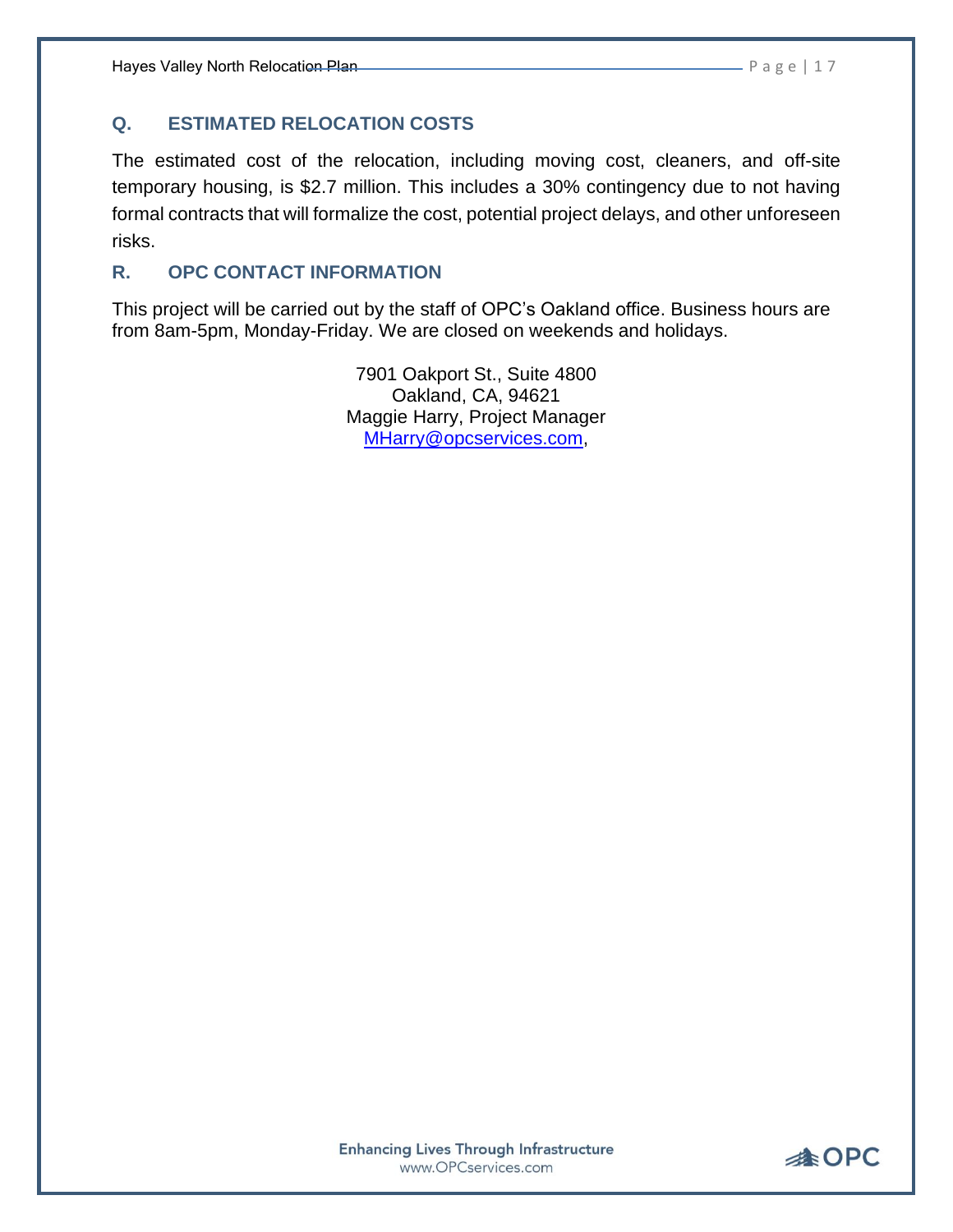# <span id="page-17-0"></span>**S. SAMPLE PROJECT NOTICES (PLEASE SEE EXHIBIT A)**

- **E** Gin/Notice of Non-displacement
- 30-day Notice
- Relocation Summary

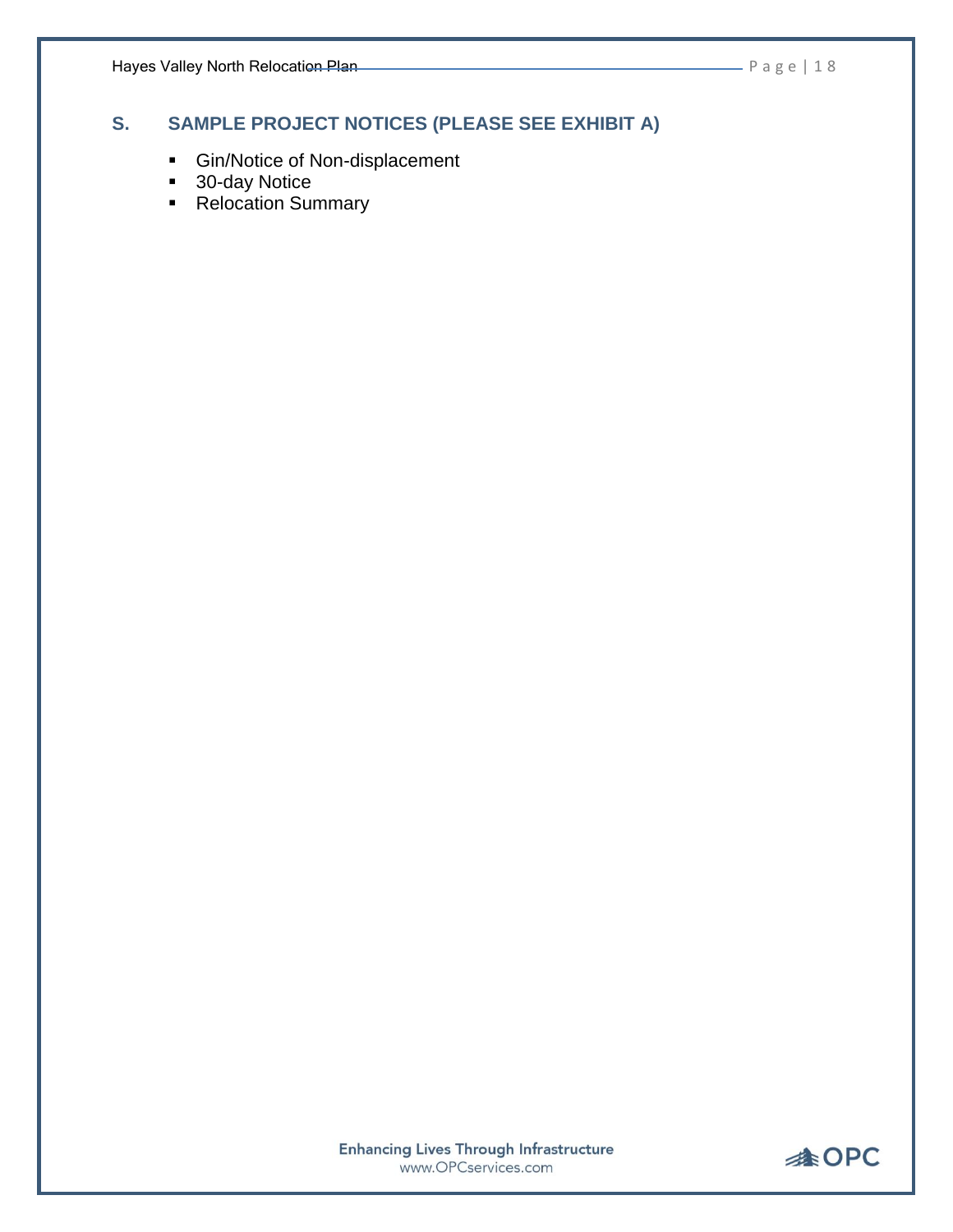# <span id="page-18-0"></span>**Exhibit A**

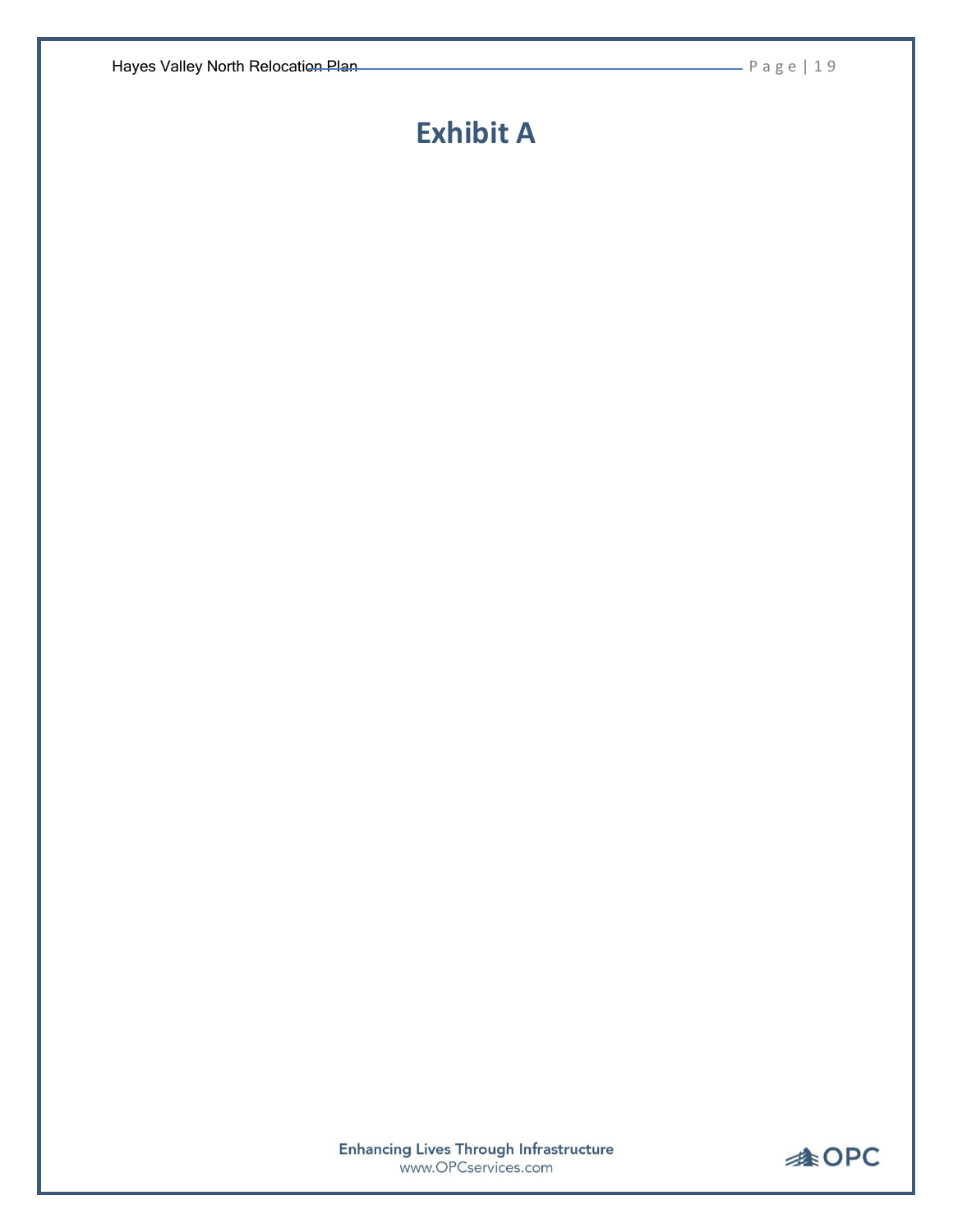Hayes Valley North Relocation Plan **Plan 2000 Contract Contract Contract P** a g e | 2 0

# **GIN/Notice of Non-Displacement**

Residential Tenant (Federal/CA State)

<<DATE>>

| <b>Your OPC Relocation Agent</b> |                                            |
|----------------------------------|--------------------------------------------|
|                                  | Name: Maggie Harry                         |
| Phone:                           | $ 916 - 600 - 1114 $                       |
|                                  | Case ID: $\vert$ < <case id="">&gt;</case> |

<<HEAD-OF-HOUSEHOLD>> and All Other Occupants <<MAILING ADDRESS>> <<CITY, STATE ZIP>>

Dear Occupants:

**McCormack Baron Salazar** (called here the "Displacing Agency") is notifying you of proposed plans to rehabilitate the property you currently occupy at **401 Rose St. San Francisco CA 94102** for a project which is utilizing receive public funds. As we are now close to our construction start date, we want to give you advanced notice of our intention to carry out the work to your building. You will receive a 30-day notice with your anticipated move date. The Displacing Agency has retained the professional firm of **OPC** to assist in the relocation process.

#### **This is a notice of non-displacement. You will not be required to move permanently as result of the rehabilitation.**

You may be required to move temporarily so that the rehabilitation can be completed. If you must move temporarily, suitable housing will be made available to you and you will be reimbursed for all reasonable out of pocket expenses, including moving costs and any increase in housing costs. You will need to continue to pay your rent and comply with all other lease terms and conditions.

Upon completion of the rehabilitation and assuming you meet income and occupancy standards required by the funding source, you will be able to lease and occupy your present unit or another suitable, decent, safe and sanitary unit in the same building/complex under reasonable terms and conditions.

Since you may have the opportunity to occupy a newly rehabilitated apartment, we urge you not to move. (If you choose to move on your own, you will not receive any relocation assistance.) We will make every effort to accommodate your needs.

This letter is important to you and should be retained. If you have any questions about this or other relocation issues, please contact me at the address and the phone number below.

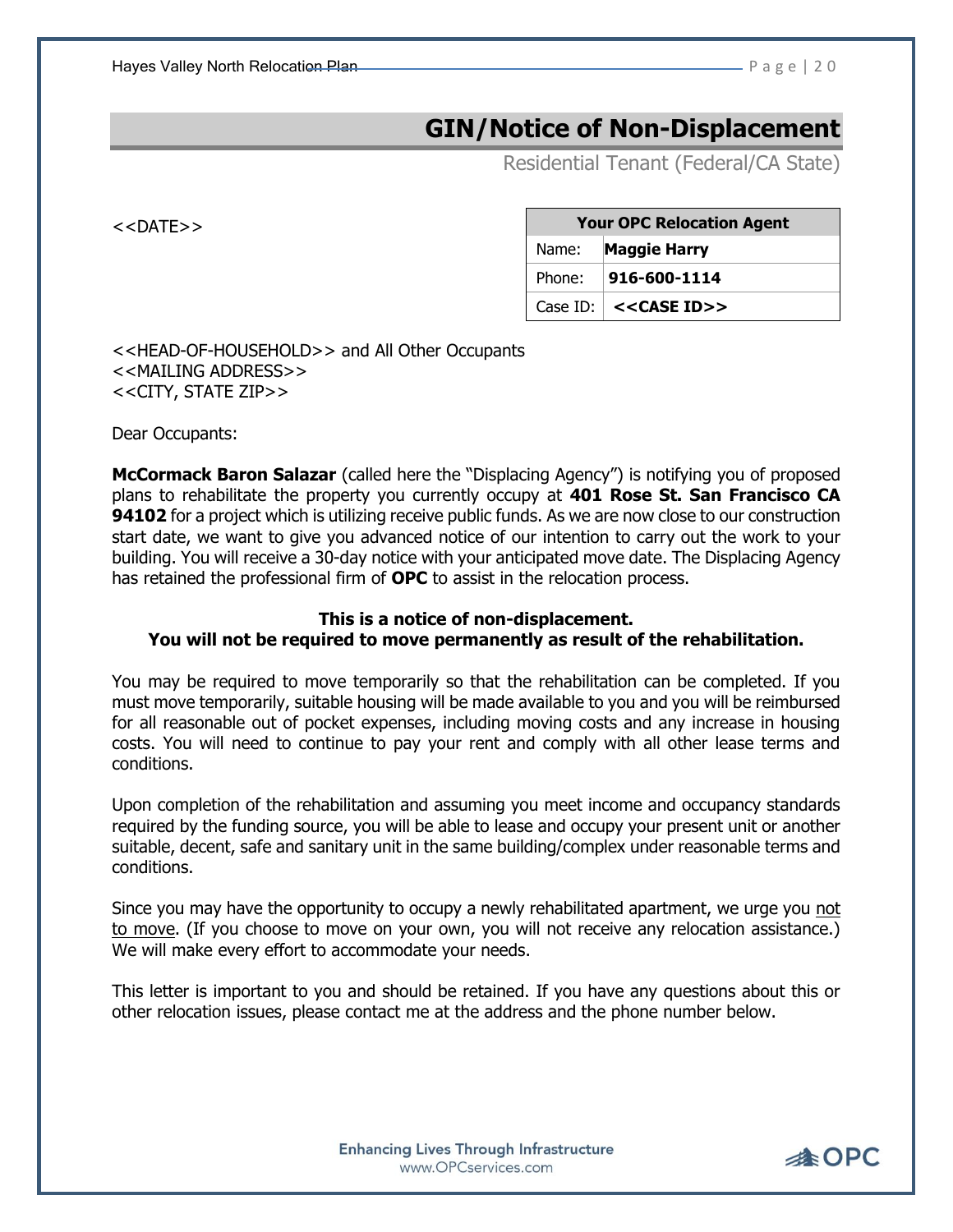Sincerely,

# *David Hudson*

**David Hudson Senior Project Manager** OPC **7901 Oakport St, Suite 4800 Oakland, CA 94621**  Phone **510-638-3081**

| Received by           | Delivered on/by:    |
|-----------------------|---------------------|
| Recipient's Signature | Posted on/by:       |
|                       | Mailed on/returned: |

Date

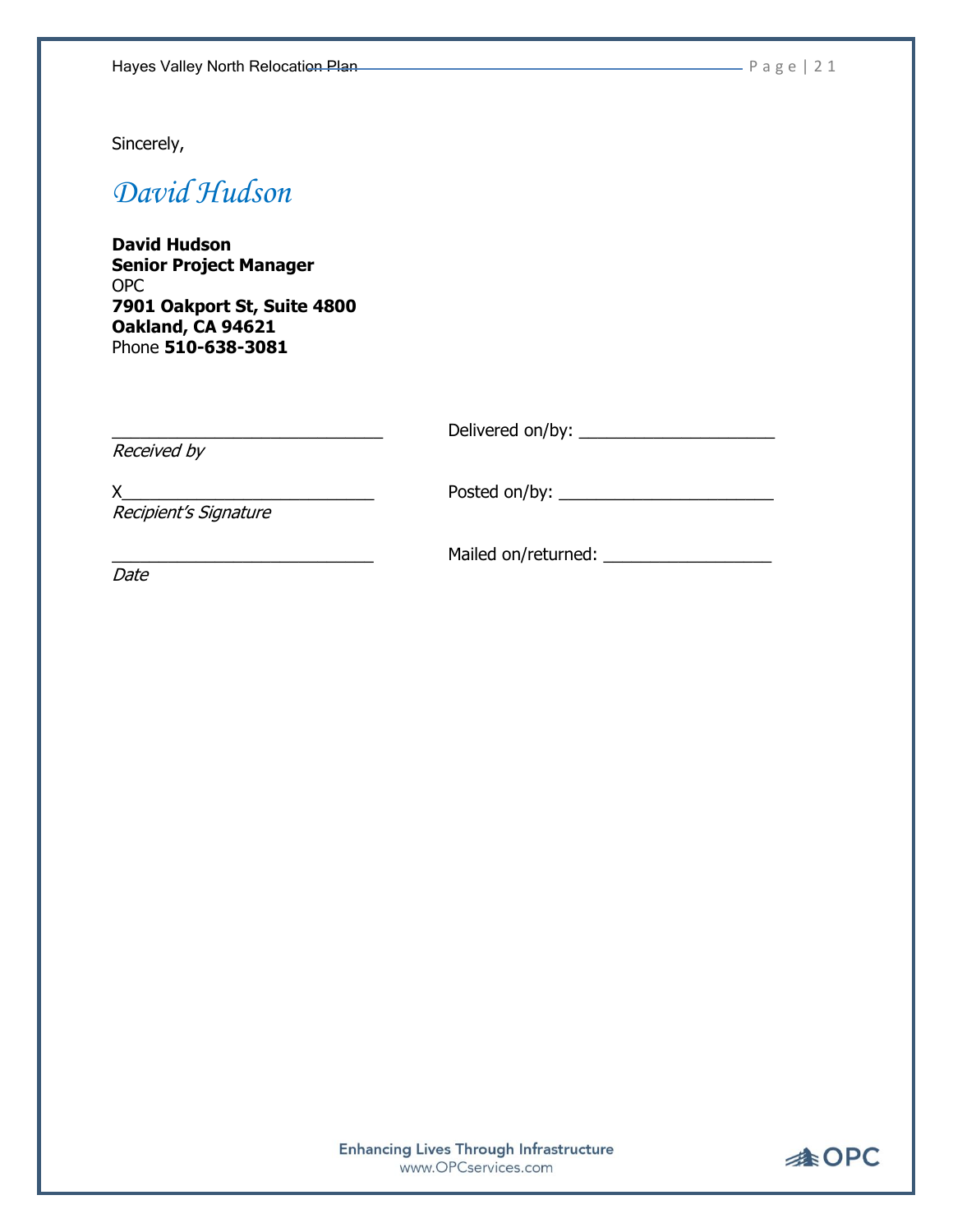# **Residential 30-Day Notice to Temporarily Vacate**

(Federal/State)

DATE

| <b>Your OPC Relocation Agent</b> |                     |  |
|----------------------------------|---------------------|--|
| Name:                            | <b>Maggie Harry</b> |  |
| Phone:                           | 916-600-1114        |  |
| Case ID:                         |                     |  |

NAME and All Other Occupants ADDRESS CITY, State, Zip code

Dear Occupants:

You were recently notified that Hayes Valley III, LP, LP (Hayes Valley III, LP) has commenced the rehabilitation of The Hayes Valley North property located at 401 Rose St., San Francisco CA 94102 (Premises). Hayes Valley III, LP will start the interior unit rehabilitations on or after [INSERT DATE], which will necessitate that you completely vacate your unit at the Premises.

**Notice is hereby given that you will be temporarily vacating your unit and deliver possession to Hayes Valley III, LP beginning on or around DATE for a period of approximately 8 weeks. If you do not vacate the premises by that date, Hayes Valley III, LP will be forced to initiate legal proceedings to recover possession of the premises, along with rents and damages. You will be notified of your schedule move date no later than 7-days in advance of that date.**

In the coming weeks, you will receive an additional notice that will contain the following:

- 1. Your scheduled move date
- 2. The location of your temporary housing

Please be advised to coordinate your temporary relocation with AGENT. Upon vacating your unit, you are responsible for turning in the keys to your unit to OPC.

**Sincerely,**

*David Hudson*

**David Hudson Senior Project Manager OPC 7901 Oakport Street, Suite 4800 Oakland, CA 94621**

\_\_\_\_\_\_\_\_\_\_\_\_\_\_\_\_\_\_\_\_\_\_\_\_\_\_\_\_\_\_\_\_ Delivered on/by: \_\_\_\_\_\_\_\_\_\_\_\_\_/\_\_\_\_\_\_\_\_\_\_\_\_\_\_\_

Received by

X end on the posted on the control of the posted on the control of the control of the control of the control of the control of the control of the control of the control of the control of the control of the control of the c Recipient's Signature

Mailed/receipt received on: \_\_\_\_\_\_\_\_\_\_\_\_\_/\_\_\_\_\_\_\_\_\_

Date

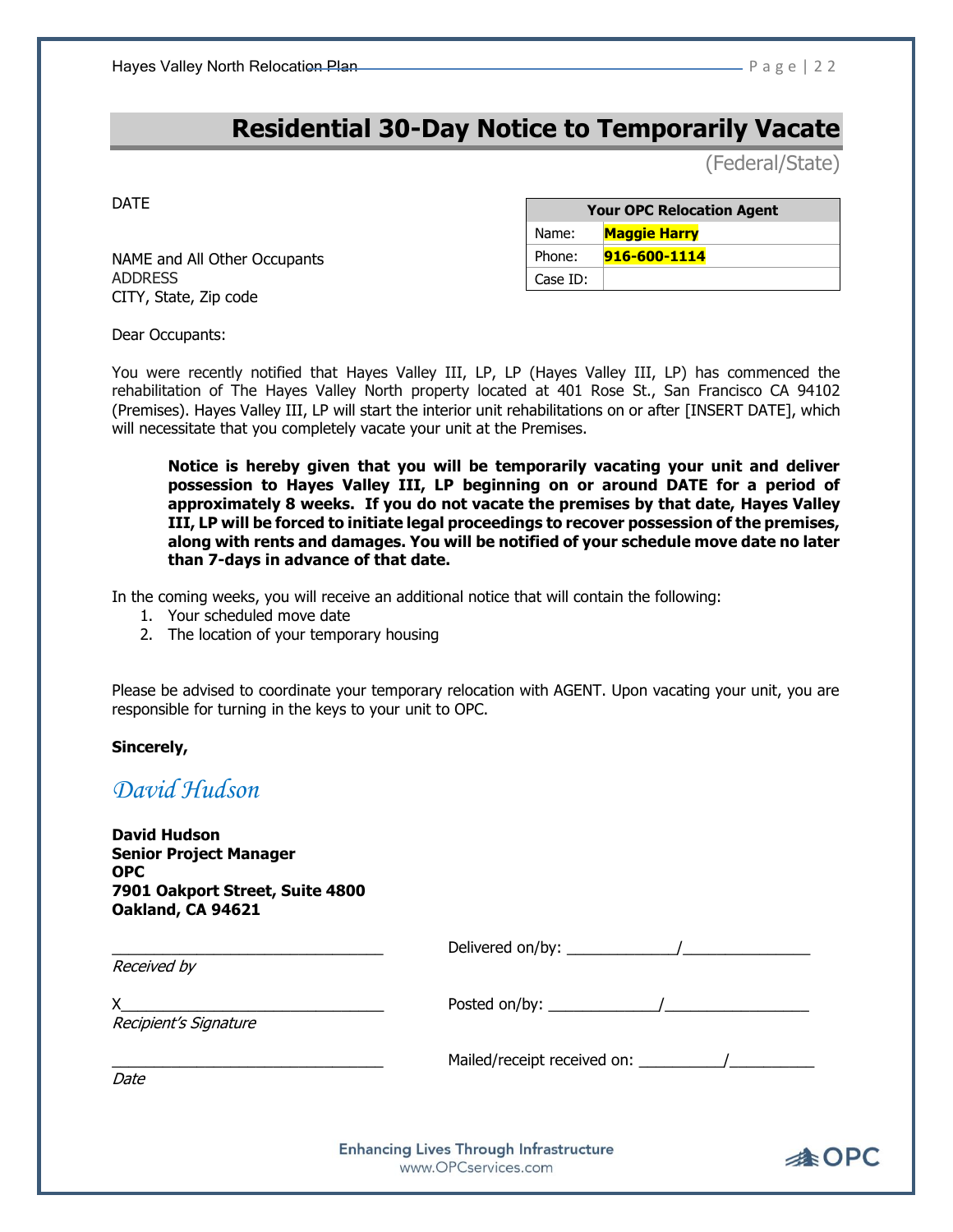#### **RELOCATION PROCESS OVERVIEW AND HIGHLIGHTS**

As a resident who will experience temporary relocation you can expect the following activities, receive the following assistance, and have the following responsibilities in the process. Please be advised this is not a comprehensive guide.

#### **Needs Assessment and Readiness Assistance:**

- Personal interview with OPC.
- Routine check-ins leading up to your move date to assist you prepare for your move.

**Temporary Housing**: You will be assigned a temporary housing unit that will adequately meet your needs for you and your household. This unit may be on or offsite. You will not have any out of pocket costs for temporary housing.

**Moving Assistance:** You will be assisted with your move by the moving company hired for the project. The moving company will provide all packing materials, and they will pack and move you to and from temporary housing. Any items that are not needed during the temporary relocation will be stored for you. All reasonable moving costs will be paid for you. If you have any utility transfer fees you will be reimbursed for them.

**Noticing:** You will receive the following advanced notification.

- **MOU**: The MOU will provide you your housing options and confirm the moving assistance you will receive. You must sign the Memorandum of Understanding (MOU) 30 days prior to your move.
- **30-day Notice to Temporarily Vacate:** You will receive this notice 30 days in advance of your move. It will provide the estimated move out date, your temporary unit assignment and other details.
- **Inspection Notices:** Your unit will be inspected for pest control needs and the preparation for your move by the moving company. This notice will be posted 48 hours in advance of your inspection dates. If you are not home, the vendors will enter with property management.
- **7-day Notice to Temporarily Vacate:** You will receive this notice 7 days in advance of your move. It will provide your move out date, your temporary unit assignment and other details.
- **Notice to Return:** You will receive this notice in advance of your return to your permanent housing unit. It will provide your move out date, permanent unit assignment and other details.